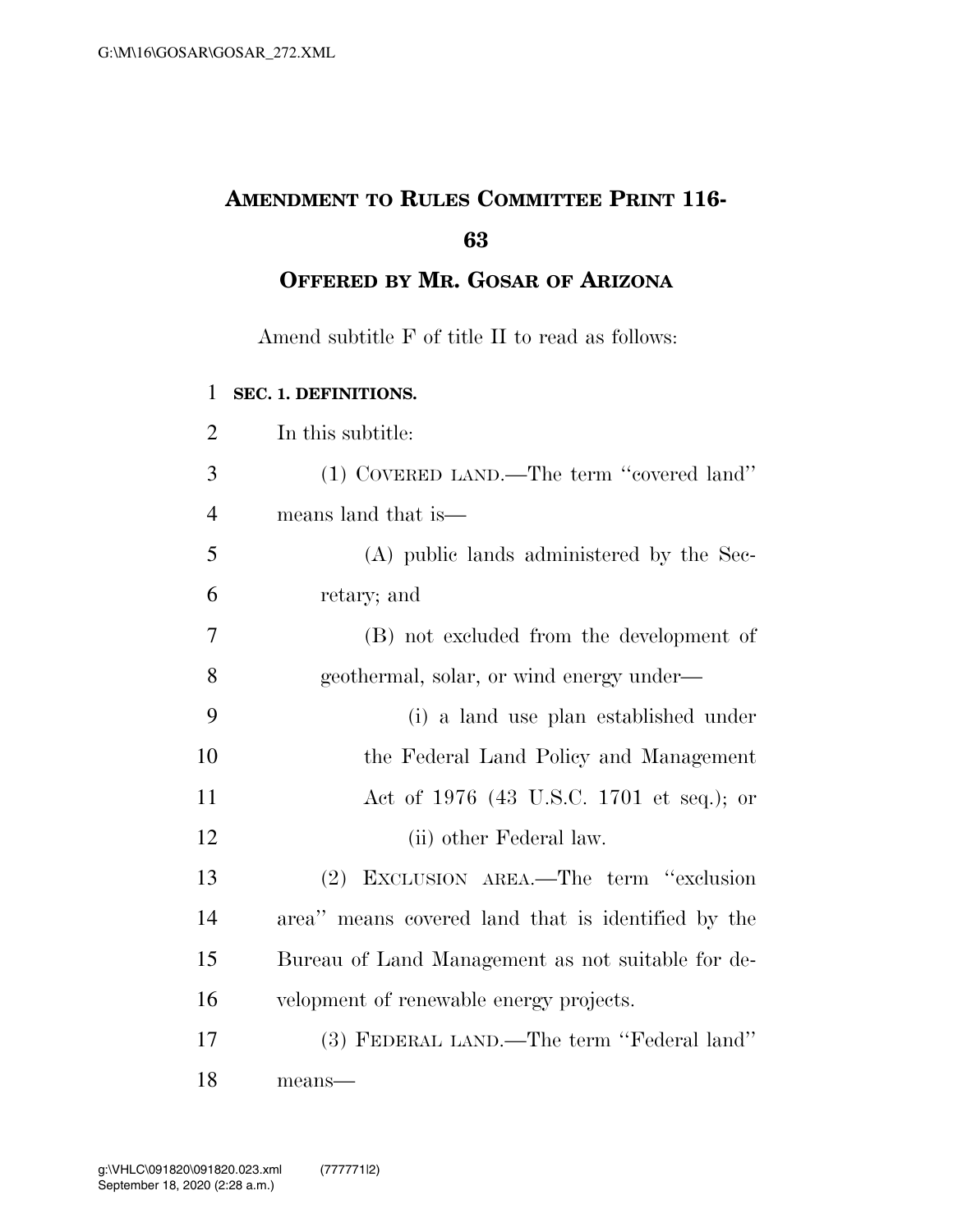| $\mathbf{1}$   | (A) land of the National Forest System (as         |
|----------------|----------------------------------------------------|
| $\overline{2}$ | defined in section $11(a)$ of the Forest and       |
| 3              | Rangeland Renewable Resources Planning Act         |
| $\overline{4}$ | of 1974 (16 U.S.C. 1609(a))); or                   |
| 5              | (B) public lands.                                  |
| 6              | (4) FUND.—The term "Fund" means the Re-            |
| $\tau$         | newable Energy Resource Conservation Fund estab-   |
| 8              | lished by section $8(c)(1)$ .                      |
| 9              | PRIORITY AREA; DESIGNATED LEASING<br>(5)           |
| 10             | AREAS.—The terms "priority area" and "Designated   |
| 11             | Leasing Areas" mean covered land identified by the |
| 12             | land use planning process of the Bureau of Land    |
| 13             | Management as being a preferred location for a re- |
| 14             | newable energy project for solar, wind, or geo-    |
| 15             | thermal energy.                                    |
| 16             | (6) PUBLIC LANDS.—The term "public lands"          |
| 17             | has the meaning given that term in section 103 of  |
| 18             | the Federal Land Policy and Management Act of      |
| 19             | 1976 (43 U.S.C. 1702).                             |
| 20             | (7) RENEWABLE ENERGY PROJECT.—The term             |
| 21             | "renewable energy project" means a project carried |
| 22             | out on covered land that uses wind, solar, or geo- |
| 23             | thermal energy to generate energy.                 |
| 24             | (8) SECRETARY.—The term "Secretary" means          |
| 25             | the Secretary of the Interior.                     |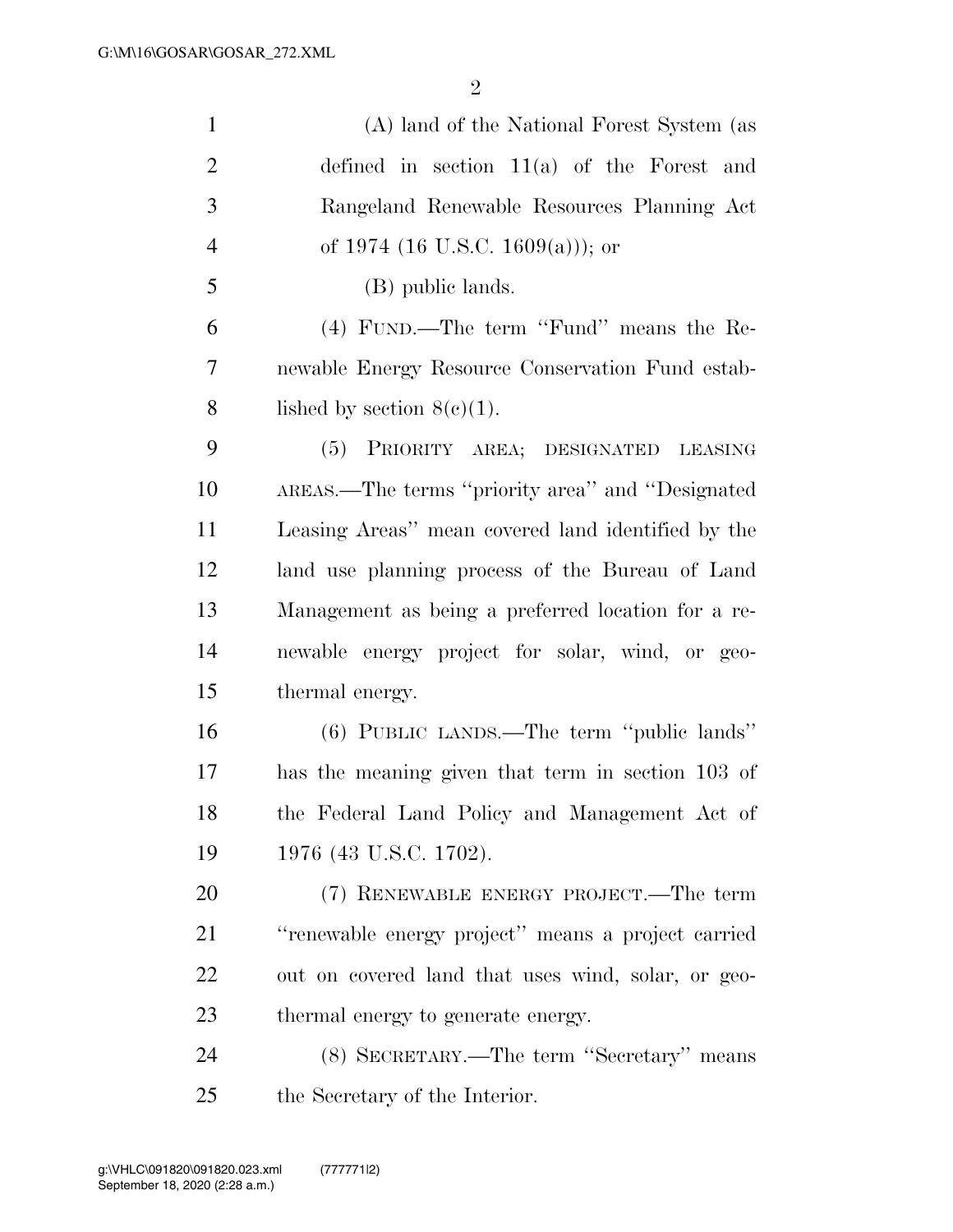| $\mathbf{1}$   | (9) VARIANCE AREA.—The term "variance                     |
|----------------|-----------------------------------------------------------|
| $\overline{2}$ | area" means covered land that is—                         |
| 3              | $(A)$ not an exclusion area;                              |
| $\overline{4}$ | (B) not a priority area; and                              |
| 5              | (C) identified by the Secretary as poten-                 |
| 6              | tially available for renewable energy develop-            |
| $\overline{7}$ | ment and could be approved without a plan                 |
| 8              | amendment, consistent with the principles of              |
| 9              | multiple use (as that term is defined in the              |
| 10             | Federal Land Policy and Management Act of                 |
| 11             | 1976 (43 U.S.C. 1701 et seq.)).                           |
| 12             | SEC. 2. LAND USE PLANNING; SUPPLEMENTS TO PRO-            |
|                |                                                           |
| 13             | <b>GRAMMATIC</b><br><b>ENVIRONMENTAL</b><br><b>IMPACT</b> |
| 14             | STATEMENTS.                                               |
| 15             | (a) PRIORITY AREAS.—                                      |
| 16             | (1) IN GENERAL.—The Secretary, in consulta-               |
| 17             | tion with the Secretary of Energy, shall establish        |
| 18             | priority areas on covered land for geothermal, solar,     |
| 19             | and wind energy projects.                                 |
| 20             | $(2)$ DEADLINE.—                                          |
| 21             | GEOTHERMAL ENERGY.-For geo-<br>(A)                        |
| 22             | thermal energy, the Secretary shall establish             |
| 23             | priority areas as soon as practicable, but not            |
| 24             | later than 5 years, after the date of the enact-          |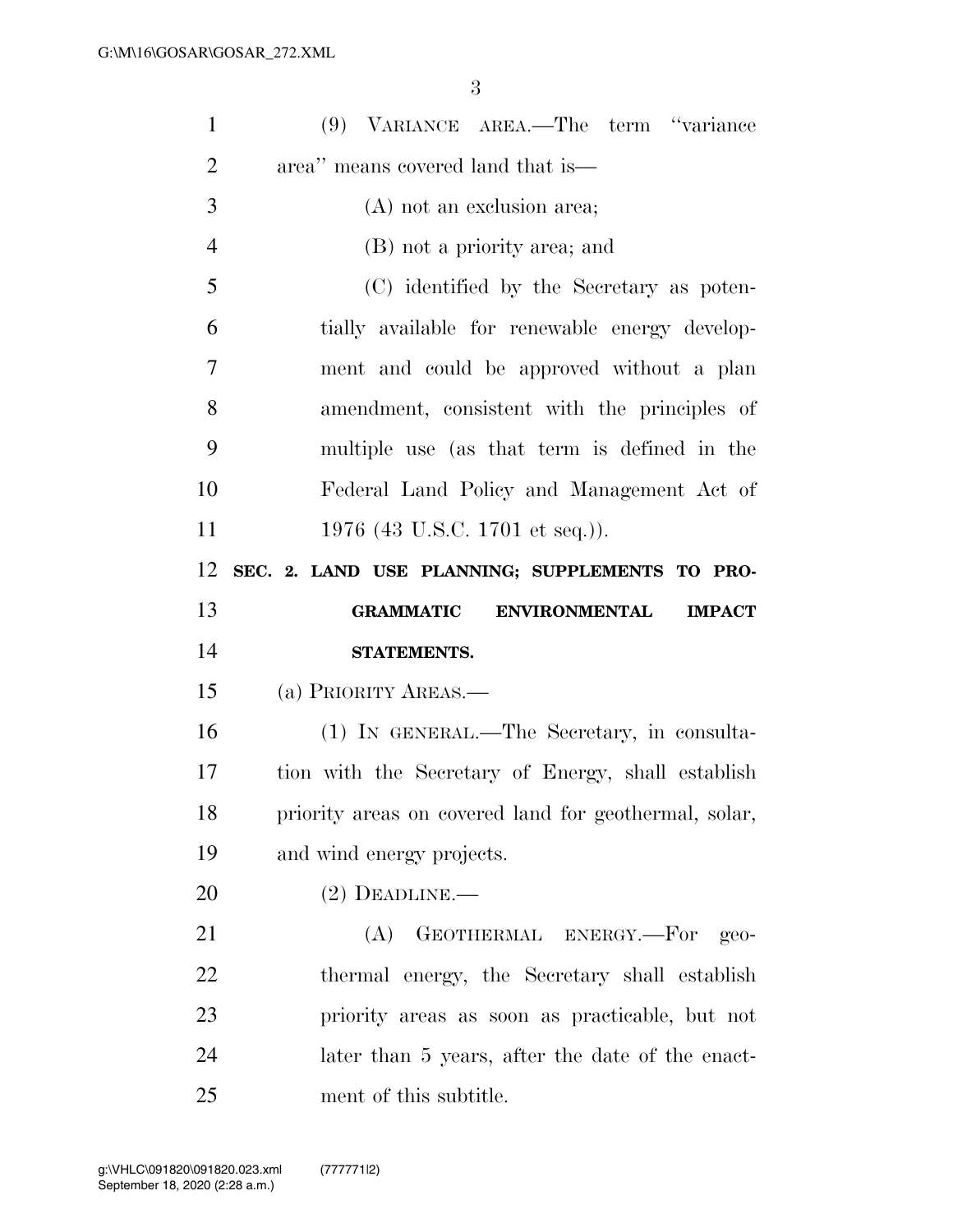(B) SOLAR ENERGY.—For solar energy, solar Designated Leasing Areas, including the solar energy zones established by the 2012 western solar plan of the Bureau of Land Man- agement and any subsequent land use plan amendments, shall be considered to be priority areas for solar energy projects. The Secretary shall establish additional solar priority areas as soon as practicable, but not later than 3 years, after the date of the enactment of this subtitle. (C) WIND ENERGY.—For wind energy, the

 Secretary shall establish additional wind pri- ority areas as soon as practicable, but not later than 3 years, after the date of the enactment of this subtitle.

 (b) VARIANCE AREAS.—To the maximum extent practicable, variance areas shall be considered for renew- able energy project development, consistent with the prin- ciples of multiple use (as defined in the Federal Land Pol- icy and Management Act of 1976 (43 U.S.C. 1701 et  $21 \text{ seq.}).$ 

 (c) REVIEW AND MODIFICATION.—Not less than once every 5 years, the Secretary shall—

 (1) review the adequacy of land allocations for geothermal, solar, and wind energy priority and vari-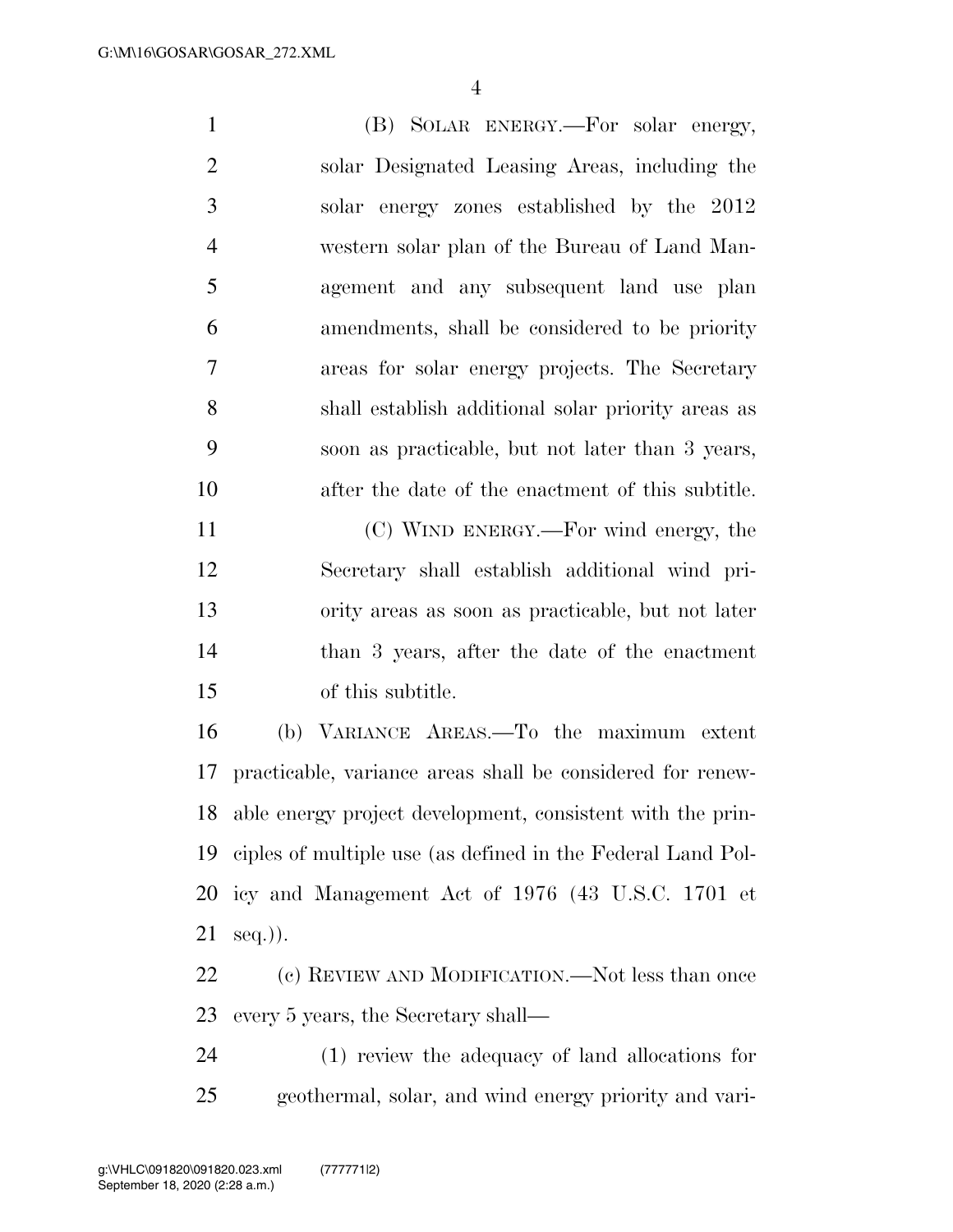ance areas for the purpose of encouraging new re-newable energy development opportunities; and

 (2) based on the review carried out under para- graph (1), add, modify, or eliminate priority, vari-ance, and exclusion areas.

 (d) COMPLIANCE WITH THE NATIONAL ENVIRON- MENTAL POLICY ACT.—For purposes of this section, com- pliance with the National Environmental Policy Act of 1969 (42 U.S.C. 4321 et seq.) shall be accomplished—

 (1) for geothermal energy, by supplementing the October 2008 final programmatic environmental impact statement for geothermal leasing in the Western United States and incorporating any addi- tional regional analyses that have been completed by Federal agencies since the programmatic environ-mental impact statement was finalized;

 (2) for solar energy, by supplementing the July 2012 final programmatic environmental impact statement for solar energy development and incor- porating any additional regional analyses that have been completed by Federal agencies since the pro- grammatic environmental impact statement was fi-nalized; and

 (3) for wind energy, by supplementing the July 2005 final programmatic environmental impact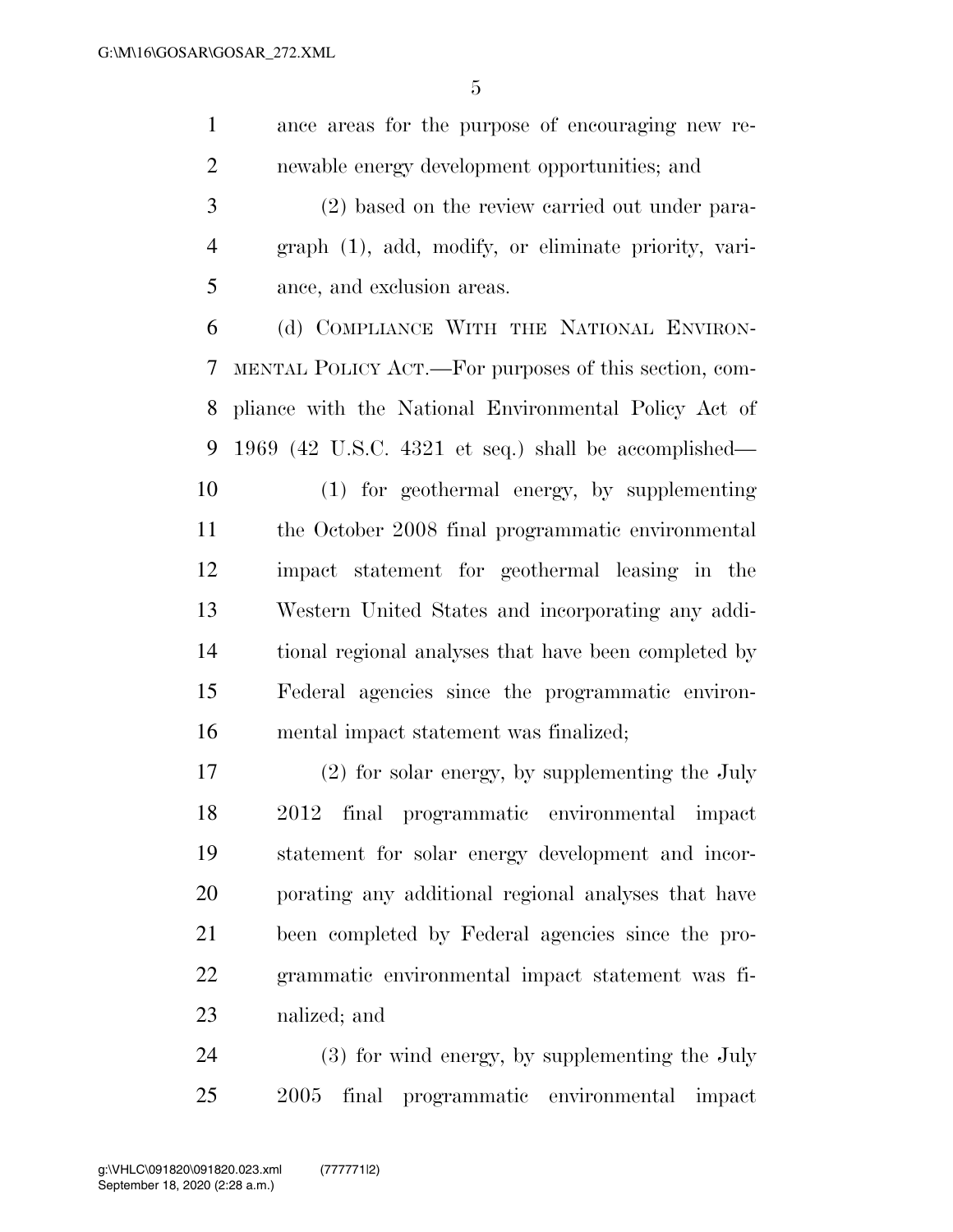statement for wind energy development and incor- porating any additional regional analyses that have been completed by Federal agencies since the pro- grammatic environmental impact statement was fi-nalized.

 (e) NO EFFECT ON PROCESSING APPLICATIONS.— Any requirements to prepare a supplement to a pro- grammatic environmental impact statement under this section shall not result in any delay in processing a pend-ing application for a renewable energy project.

 (f) COORDINATION.—In developing a supplement re- quired by this section, the Secretary shall coordinate, on an ongoing basis, with appropriate State, Tribal, and local governments, transmission infrastructure owners and op- erators, developers, and other appropriate entities to en-sure that priority areas identified by the Secretary are—

 (1) economically viable (including having access to existing and/or planned transmission capacity);

 (2) likely to avoid or minimize conflict with habitat for animals and plants, recreation, cultural resources, and other uses of covered land; and

 (3) consistent with section 202 of the Federal Land Policy and Management Act of 1976 (43 U.S.C. 1712), including subsection (c)(9) of that section (43 U.S.C. 1712(c)(9)).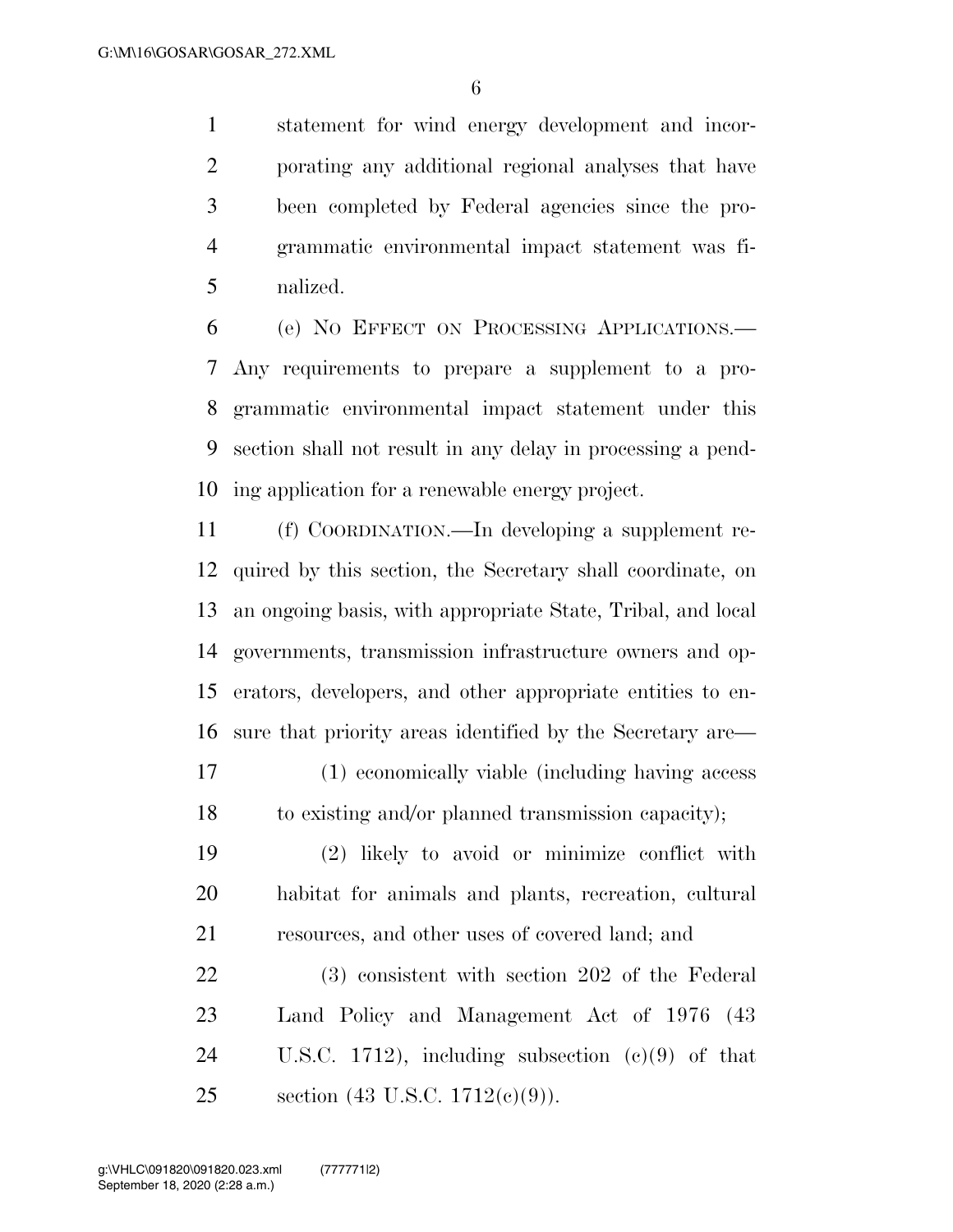### **SEC. 3. ENVIRONMENTAL REVIEW ON COVERED LAND.**

 (a) IN GENERAL.—If the Secretary determines that a proposed renewable energy project has been sufficiently analyzed by a programmatic environmental impact state- ment conducted under section 2(d), the Secretary shall not require any additional review under the National Environ-mental Policy Act of 1969 (42 U.S.C. 4321 et seq.).

 (b) ADDITIONAL ENVIRONMENTAL REVIEW.—If the Secretary determines that additional environmental review under the National Environmental Policy Act of 1969 (42 U.S.C. 4321 et seq.) is necessary for a proposed renewable energy project, the Secretary shall rely on the analysis in the programmatic environmental impact statement con- ducted under section 2(d), to the maximum extent prac- ticable when analyzing the potential impacts of the project.

 (c) RELATIONSHIP TO OTHER LAW.—Nothing in this section modifies or supersedes any requirement under ap-plicable law.

## **SEC. 4. PROGRAM TO IMPROVE RENEWABLE ENERGY PROJECT PERMIT COORDINATION.**

 (a) ESTABLISHMENT.—The Secretary shall establish a national Renewable Energy Coordination Office and State, district, or field offices with responsibility to estab- lish and implement a program to improve Federal permit coordination with respect to renewable energy projects on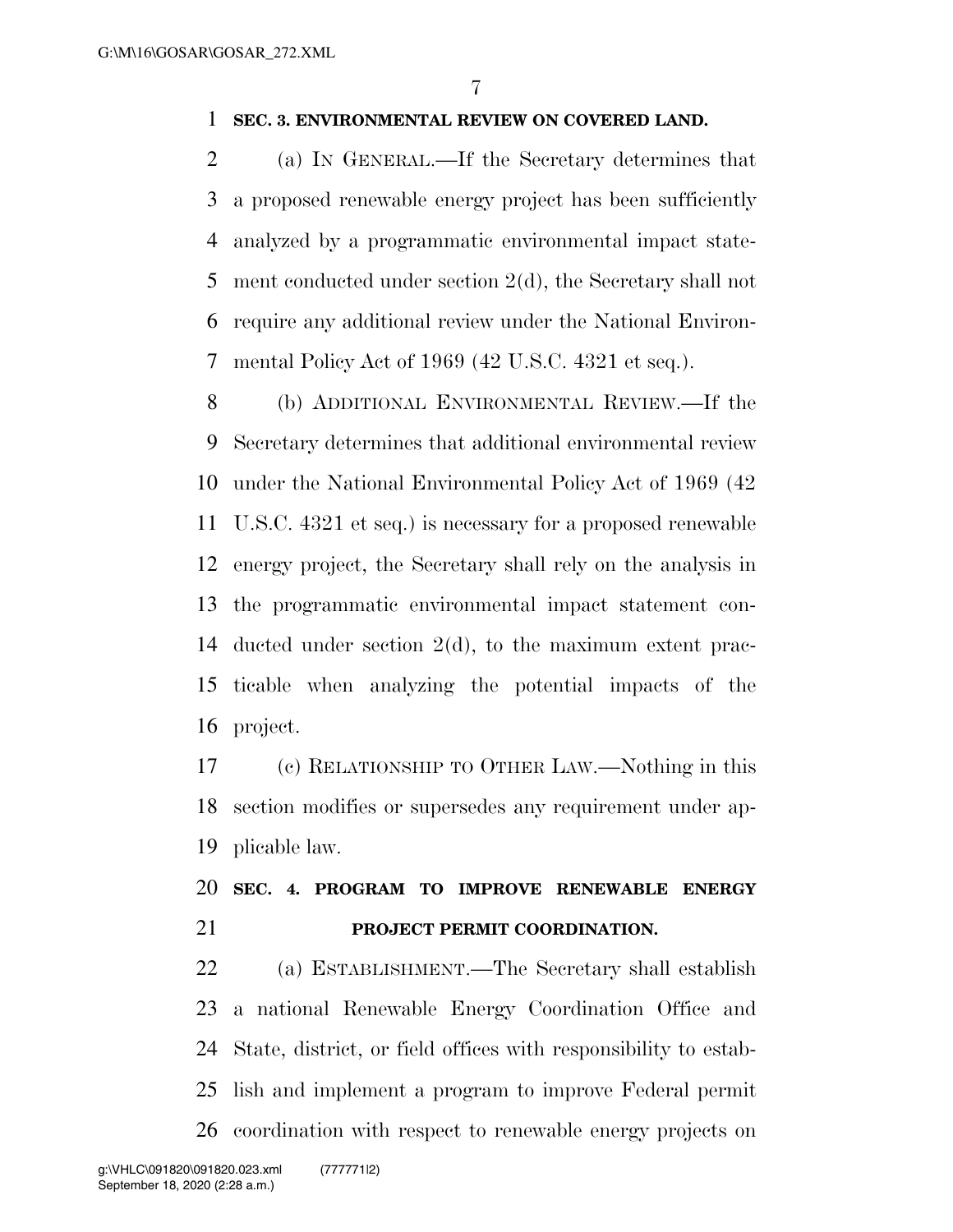covered land and other activities deemed necessary by the Secretary. In carrying out the program, the Secretary may temporarily assign qualified staff to Renewable Energy Coordination Offices to expedite the permitting of renew-able energy projects.

## (b) MEMORANDUM OF UNDERSTANDING.—

 (1) IN GENERAL.—Not later than 180 days after the date of the enactment of this subtitle, the Secretary shall enter into a memorandum of under- standing for purposes of this section, including to specifically expedite the environmental analysis of applications for projects proposed in a variance area or a priority area, with the Secretary of Defense and the Secretary of Agriculture.

 (2) STATE PARTICIPATION.—The Secretary may request the Governor of any interested State to be a signatory to the memorandum of understanding under paragraph (1).

(c) DESIGNATION OF QUALIFIED STAFF.—

20 (1) IN GENERAL.—Not later than 30 days after the date on which the memorandum of under- standing under subsection (b) is executed, all Fed- eral signatories, as appropriate, shall identify for each of the Bureau of Land Management Renewable Energy Coordination Offices one or more employees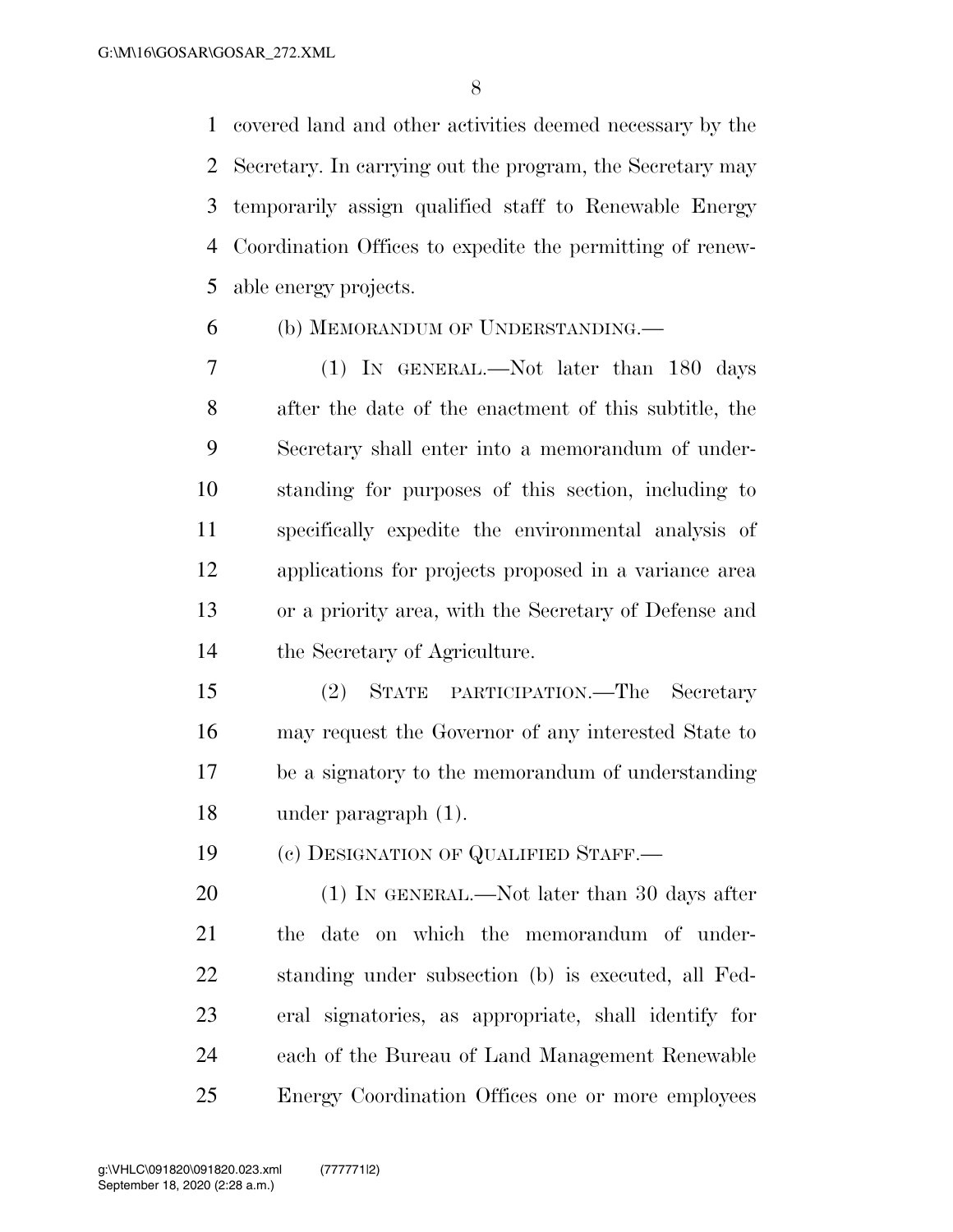| $\mathbf{1}$   | who have expertise in the regulatory issues relating |
|----------------|------------------------------------------------------|
| $\overline{2}$ | to the office in which the employee is employed, in- |
| 3              | cluding, as applicable, particular expertise in—     |
| $\overline{4}$ | (A) consultation regarding, and prepara-             |
| 5              | tion of, biological opinions under section 7 of      |
| 6              | the Endangered Species Act of 1973 (16 U.S.C.        |
| 7              | 1536);                                               |
| 8              | (B) permits under section 404 of the Fed-            |
| 9              | eral Water Pollution Control Act (33 U.S.C.          |
| 10             | 1344);                                               |
| 11             | (C) regulatory matters under the Clean Air           |
| 12             | Act $(42 \text{ U.S.C. } 7401 \text{ et seq.});$     |
| 13             | (D) the Federal Land Policy and Manage-              |
| 14             | ment Act of 1976 (43 U.S.C. 1701 et seq.);           |
| 15             | (E) the Migratory Bird Treaty Act (16                |
| 16             | U.S.C. $703$ et seq.);                               |
| 17             | (F) the preparation of analyses under the            |
| 18             | National Environmental Policy Act of 1969 (42)       |
| 19             | U.S.C. 4321 et seq.);                                |
| 20             | (G) implementation of the requirements of            |
| 21             | section 306108 of title 54, United States Code       |
| 22             | (formerly known as section 106 of the National       |
| 23             | Historic Preservation Act);                          |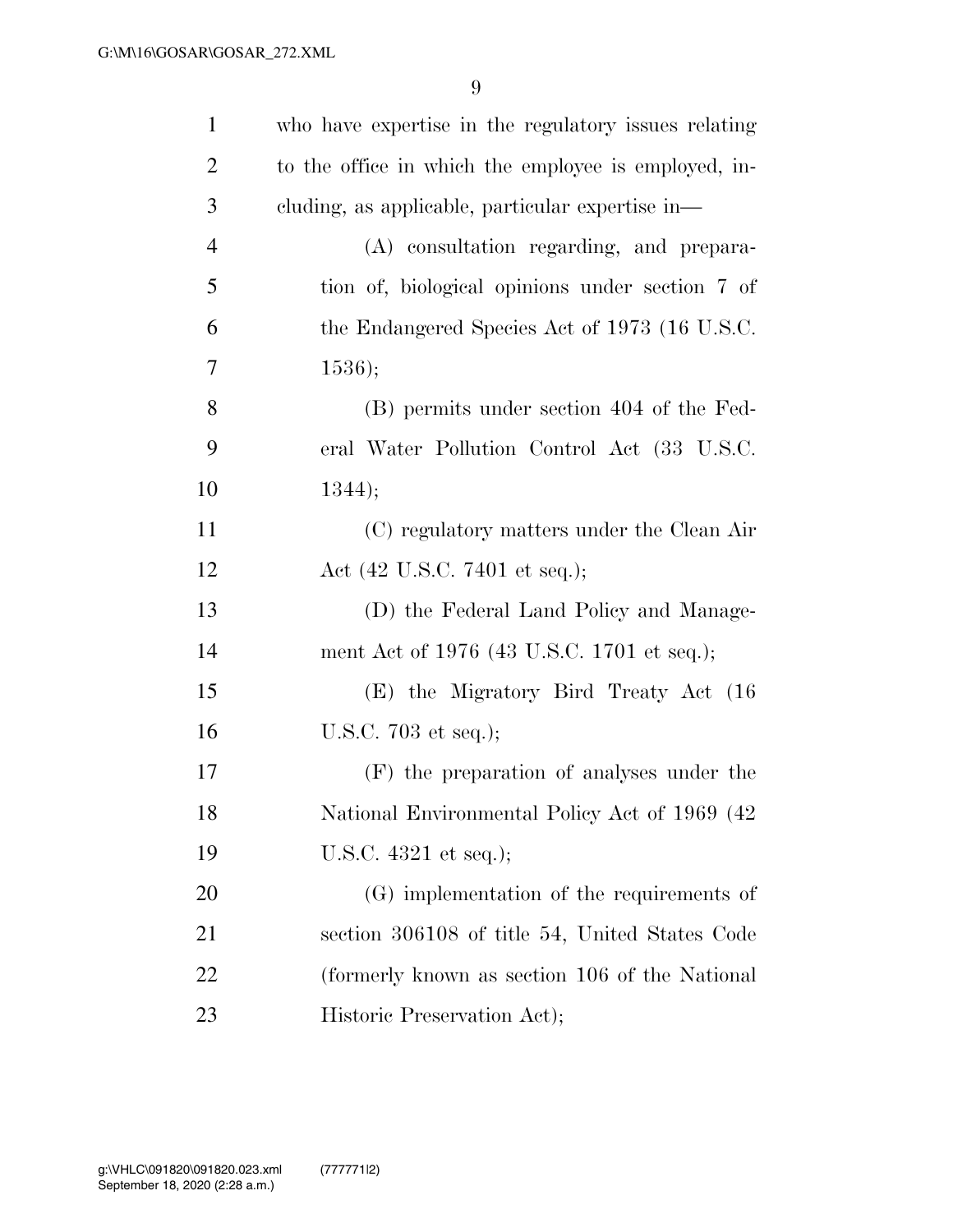| $\mathbf{1}$   | (H) planning under section 14 of the Na-                 |
|----------------|----------------------------------------------------------|
| $\overline{2}$ | tional Forest Management Act of 1976 (16)                |
| 3              | U.S.C. $472a$ ; and                                      |
| $\overline{4}$ | (I) the Bald and Golden Eagle Protection                 |
| 5              | Act (16 U.S.C. 668–668d).                                |
| 6              | (2) DUTIES.—Each employee assigned under                 |
| 7              | paragraph $(1)$ shall—                                   |
| 8              | $(A)$ be responsible for addressing all issues           |
| 9              | relating to the jurisdiction of the home office or       |
| 10             | agency of the employee; and                              |
| 11             | (B) participate as part of the team of per-              |
| 12             | sonnel working on proposed energy projects,              |
| 13             | planning, monitoring, inspection, enforcement,           |
| 14             | and environmental analyses.                              |
| 15             | (d) ADDITIONAL PERSONNEL.—The Secretary may              |
| 16             | assign such additional personnel for the Bureau of Land  |
| 17             | Management Renewable Energy Coordination Offices as      |
| 18             | are necessary to ensure the effective implementation of  |
| 19             | any programs administered by the offices in accordance   |
| 20             | with the multiple use mandate of the Federal Land Policy |
| 21             | and Management Act of 1976 (43 U.S.C. 1701 et seq.).     |
| 22             | (e) CLARIFICATION OF EXISTING AUTHORITY.                 |
| 23             | Under section 307 of the Federal Land Policy and Man-    |
| 24             | agement Act of 1976 (43 U.S.C. 1737), the Bureau of      |
| 25             | Land Management may—                                     |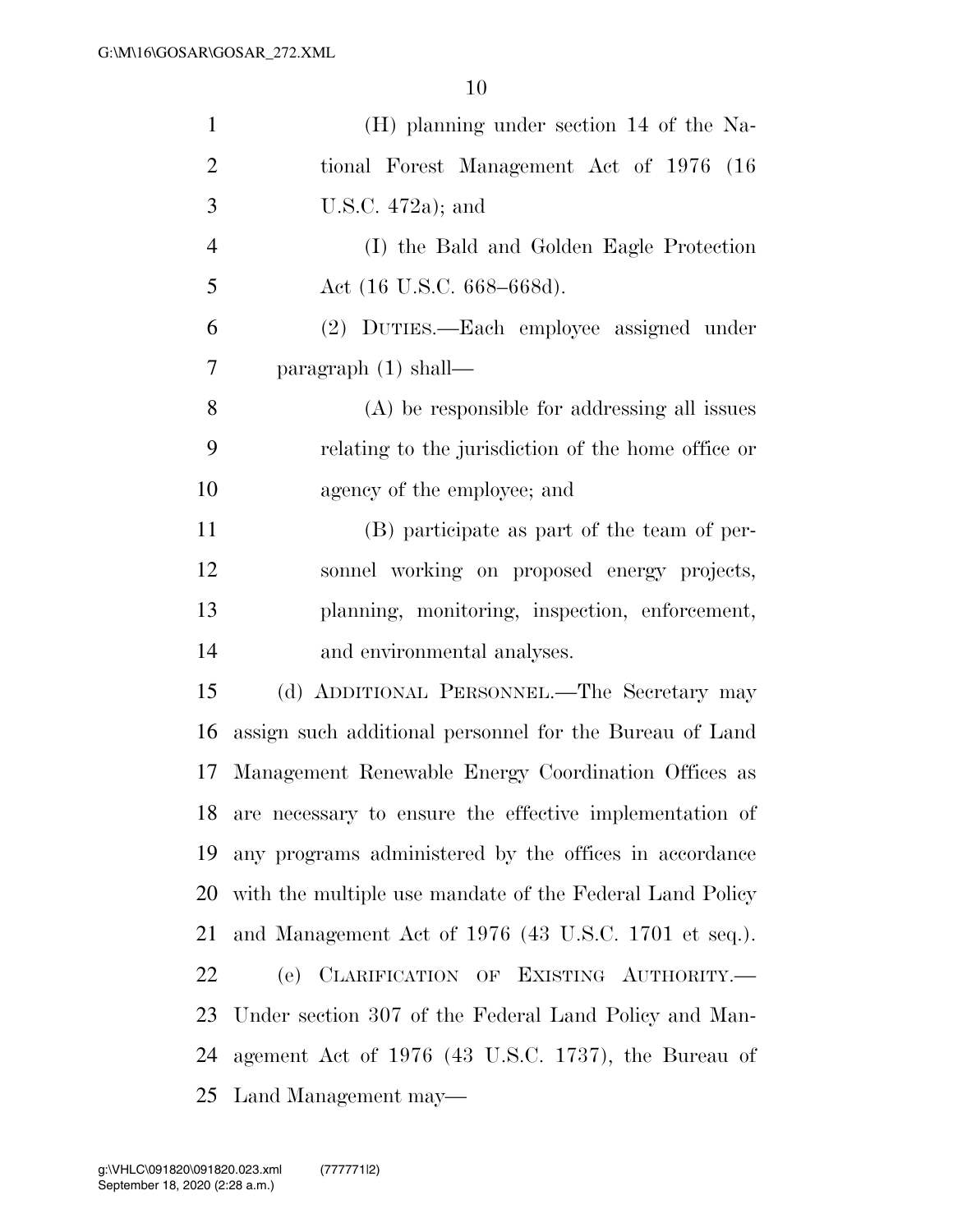(1) accept donations for the purposes of public lands management; and

 (2) accept donations from renewable energy companies working on public lands to help cover the costs of environmental reviews.

(f) REPORT TO CONGRESS.—

 (1) IN GENERAL.—Not later than February 1 of the first fiscal year beginning after the date of the enactment of this subtitle, and each February 1 thereafter, the Secretary shall submit to the Com- mittee on Energy and Natural Resources of the Sen- ate and the Committee on Natural Resources of the House of Representatives a report describing the progress made under the program established under subsection (a) during the preceding year.

 (2) INCLUSIONS.—Each report under this sub-section shall include—

 (A) projections for renewable energy pro-duction and capacity installations; and

(B) a description of any problems relating

to leasing, permitting, siting, or production.

## **SEC. 5. INCREASING ECONOMIC CERTAINTY.**

 (a) CONSIDERATIONS.—The Secretary is authorized to and shall consider acreage rental rates, capacity fees, and other recurring annual fees in total when evaluating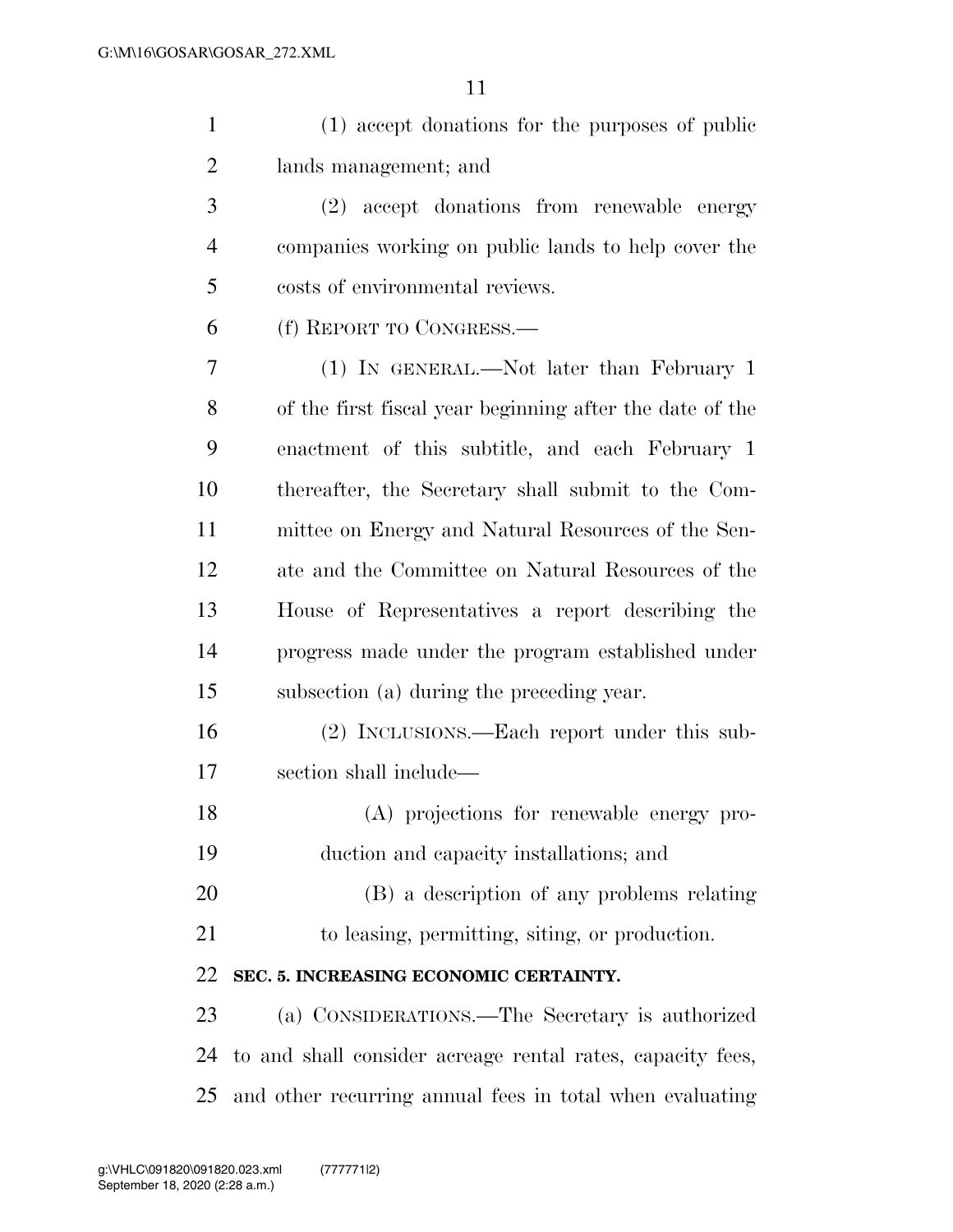existing rates paid for the use of Federal land by renew-able energy projects.

 (b) INCREASES IN BASE RENTAL RATES.—Once a base rental rate is established upon the issuance of a right-of-way authorization, increases in the base rent shall be limited to the Implicit Price Deflator–Gross Domestic Product (IPD–GDP) index for the entire term of the right-of-way authorization.

 (c) REDUCTIONS IN BASE RENTAL RATES.—The Secretary is authorized to reduce acreage rental rates and capacity fees, or both, for existing and new wind and solar authorizations if the Secretary determines—

| 13 | $(1)$ that the existing rates—                    |
|----|---------------------------------------------------|
| 14 | (A) exceed fair market value;                     |
| 15 | (B) impose economic hardships;                    |
| 16 | (C) limit commercial interest in a competi-       |
| 17 | tive lease sale or right-of-way grant; or         |
| 18 | (D) are not competitively priced compared         |
| 19 | to other available land; or                       |
| 20 | (2) that a reduced rental rate or capacity fee is |
|    |                                                   |

 necessary to promote the greatest use of wind and 22 solar energy resources, especially those resources in- side priority areas. Rental rates and capacity fees for projects that are within the boundaries of a Des-ignated Leasing Area but not formally recognized as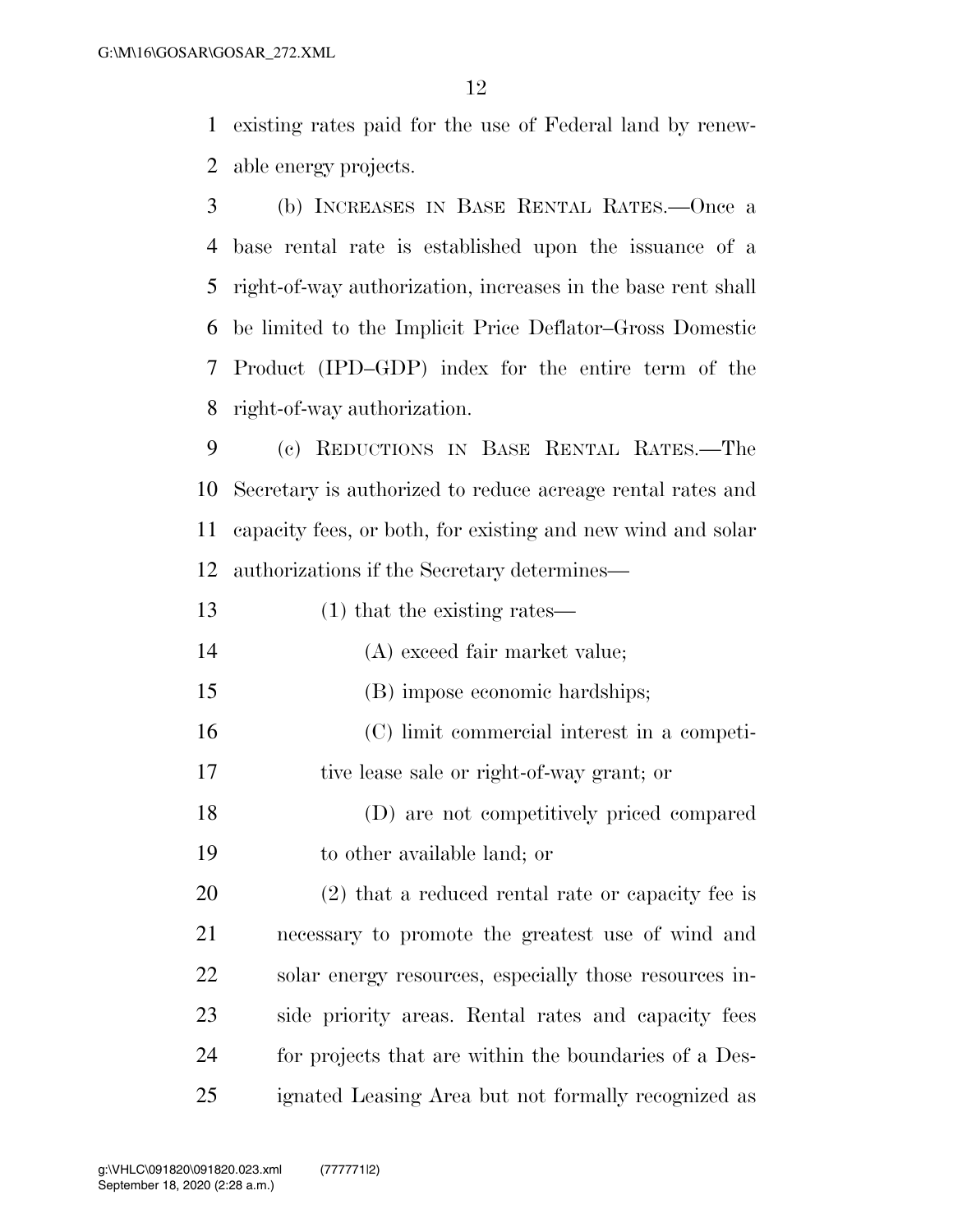being in such an area shall be equivalent to rents and fees for new leases inside of a Designated Leas-ing Area.

#### **SEC. 6. LIMITED GRANDFATHERING.**

 (a) DEFINITION OF PROJECT.—In this section, the term ''project'' means a system described in section 2801.9(a)(4) of title 43, Code of Federal Regulations (as in effect on the date of enactment of this subtitle).

 (b) REQUIREMENT TO PAY RENTS AND FEES.—The owner of a project that applied for a right-of-way under section 501 of the Federal Land Policy and Management Act of 1976 (43 U.S.C. 1761) on or before December 19, 2016, shall be obligated to pay with respect to the right- of-way all rents and fees in effect before the effective date of the rule of the Bureau of Land Management entitled ''Competitive Processes, Terms, and Conditions for Leas- ing Public Lands for Solar and Wind Energy Development and Technical Changes and Corrections'' (81 Fed. Reg. 92122 (December 19, 2016)).

#### **SEC. 7. RENEWABLE ENERGY GOAL.**

 The Secretary and the Secretary of Agriculture shall seek to issue permits that, in total, authorize production of not less than 25 gigawatts of electricity from wind, solar, and geothermal energy projects by not later than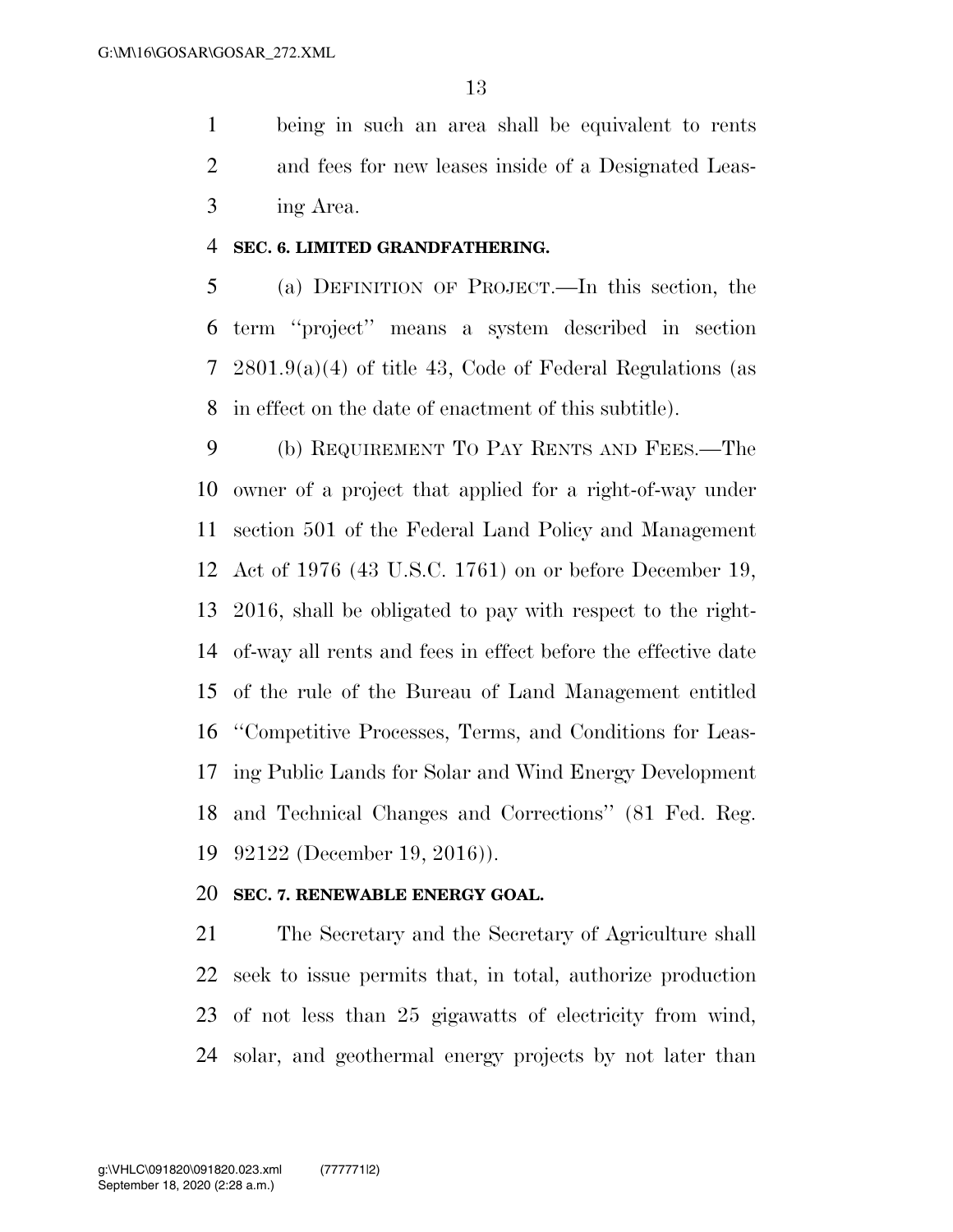2025, through management of public lands and adminis-tration of Federal laws.

#### **SEC. 8. DISPOSITION OF REVENUES.**

 (a) DISPOSITION OF REVENUES.—Beginning on Jan- uary 1, 2020, of the amounts collected as bonus bids, rent- als, fees, or other payments under a right-of-way, permit, lease, or other authorization (other than under section 504(g) of the Federal Land Policy and Management Act 9 of 1976 (43 U.S.C. 1764 $(g)$ )) for the development of wind or solar energy on covered land, the following shall be made available without further appropriation or fiscal year limitation as follows:

 (1) Twenty-five percent shall be paid by the Secretary of the Treasury to the State within the boundaries of which the revenue is derived.

 (2) Twenty-five percent shall be paid by the Secretary of the Treasury to the one or more coun- ties within the boundaries of which the revenue is derived, to be allocated among the counties based on the percentage of land from which the revenue is de-rived.

 (3) Fifteen percent shall be deposited in the Treasury and be made available to the Secretary to carry out the program established under this sub-title, including the transfer of the funds by the Bu-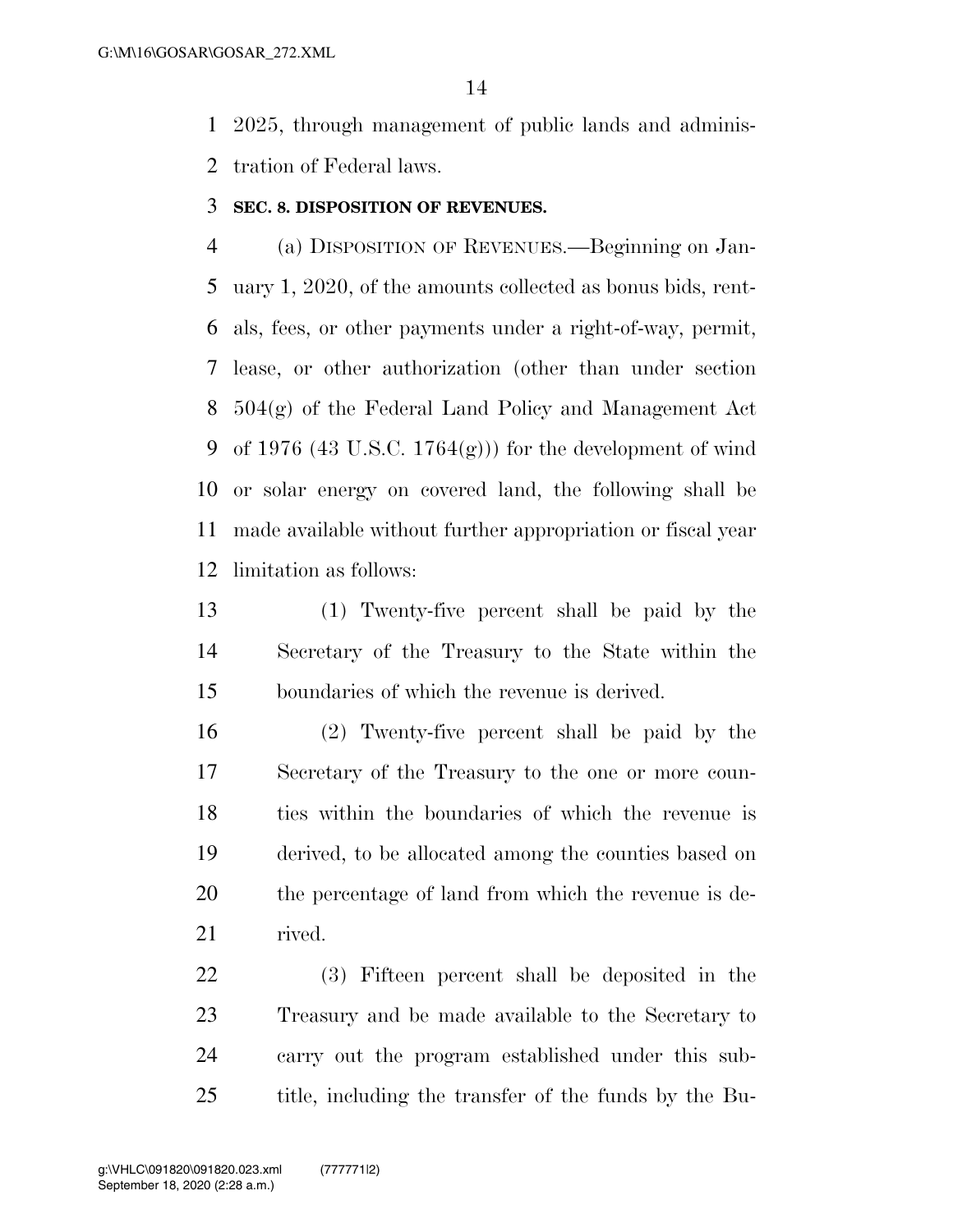| $\mathbf{1}$   | reau of Land Management to other Federal agencies      |
|----------------|--------------------------------------------------------|
| $\overline{2}$ | and State agencies to facilitate the processing of re- |
| 3              | newable energy permits on Federal land, with pri-      |
| $\overline{4}$ | ority given to using the amounts, to the maximum       |
| 5              | extent practicable without detrimental impacts to      |
| 6              | emerging markets, to expediting the issuance of per-   |
| 7              | mits required for the development of renewable en-     |
| 8              | ergy projects in the States from which the revenues    |
| 9              | are derived.                                           |
| 10             | (4) Twenty-five percent shall be deposited in          |
| 11             | the Renewable Energy Resource Conservation Fund        |
| 12             | established by subsection (c).                         |
| 13             | (5) The remainder shall be deposited into the          |
| 14             | general fund of the Treasury for purposes of reduc-    |
| 15             | ing the annual Federal budget deficit.                 |
| 16             | (b) PAYMENTS TO STATES AND COUNTIES.—                  |
| 17             | (1) IN GENERAL.—Amounts paid to States and             |
| 18             | counties under subsection (a) shall be used con-       |
| 19             | sistent with section 35 of the Mineral Leasing Act     |
| 20             | $(30 \text{ U.S.C. } 191).$                            |
| 21             | (2) PAYMENTS IN LIEU OF TAXES.—A payment               |
| 22             | to a county under paragraph (1) shall be in addition   |
| 23             | to a payment in lieu of taxes received by the county   |
| 24             | under chapter 69 of title 31, United States Code.      |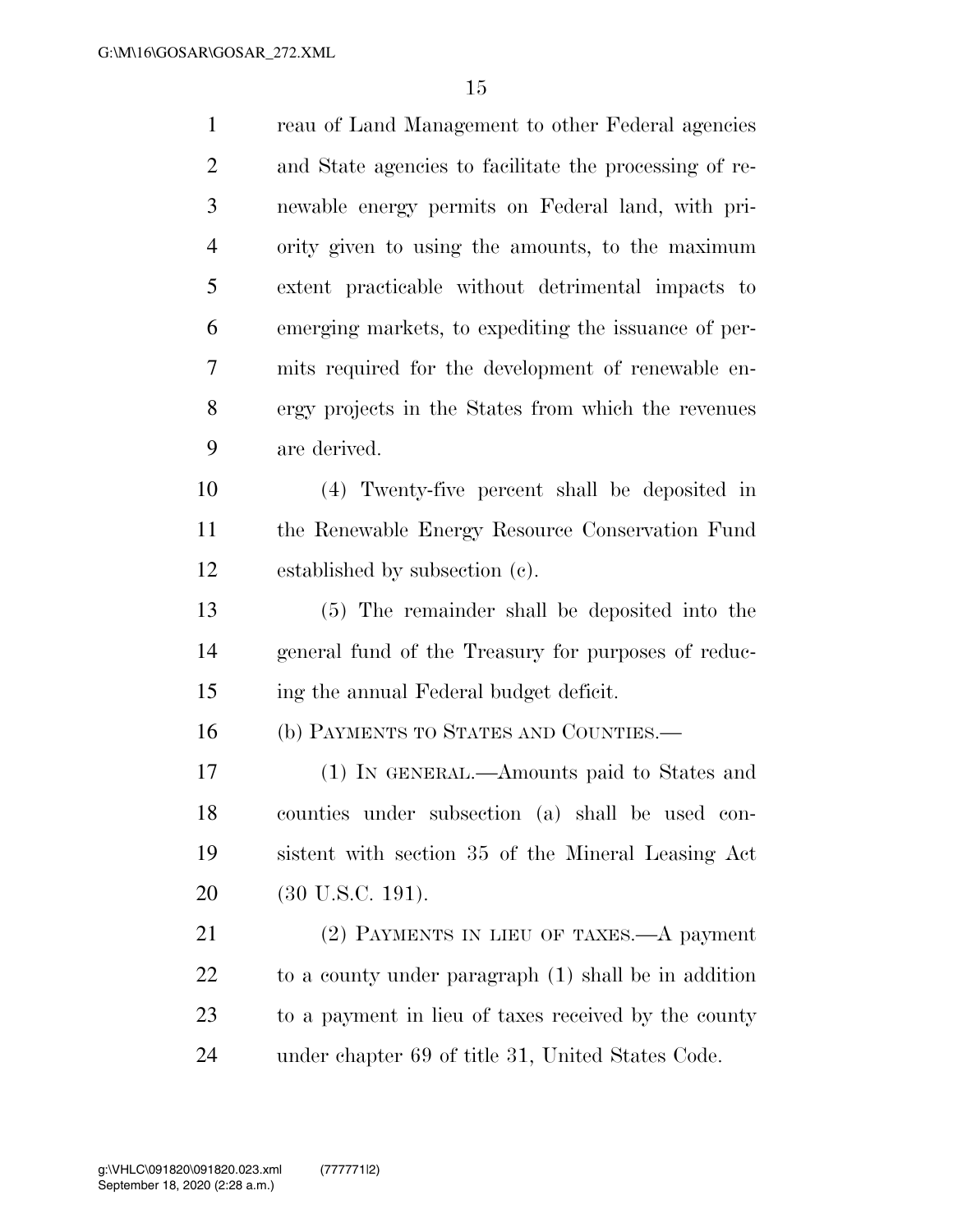(c) RENEWABLE ENERGY RESOURCE CONSERVATION FUND.—

| 3              | $(1)$ IN GENERAL.—There is established in the       |
|----------------|-----------------------------------------------------|
| $\overline{4}$ | Treasury a fund to be known as the Renewable En-    |
| 5              | ergy Resource Conservation Fund, which shall be     |
| 6              | administered by the Secretary, in consultation with |
| 7              | the Secretary of Agriculture.                       |
| 8              | (2) USE OF FUNDS.—The Secretary may make            |
| 9              | amounts in the Fund available to Federal, State,    |
| 10             | and Tribal agencies to be distributed in regions in |
| 11             | which renewable energy projects are located on Fed- |
| 12             | eral land, for the purposes of—                     |
| 13             | (A) restoring and protecting—                       |
| 14             | (i) fish and wildlife habitat for af-               |
| 15             | fected species;                                     |
| 16             | (ii) fish and wildlife corridors for af-            |
| 17             | fected species; and                                 |
| 18             | (iii) water resources in areas affected             |
| 19             | by wind, geothermal, or solar energy devel-         |
| 20             | opment; and                                         |
| 21             | (B) preserving and improving recreational           |
| 22             | access to Federal land and water in an affected     |
| 23             | region through an easement, right-of-way, or        |
| 24             | other instrument from willing landowners for        |
| 25             | the purpose of enhancing public access to exist-    |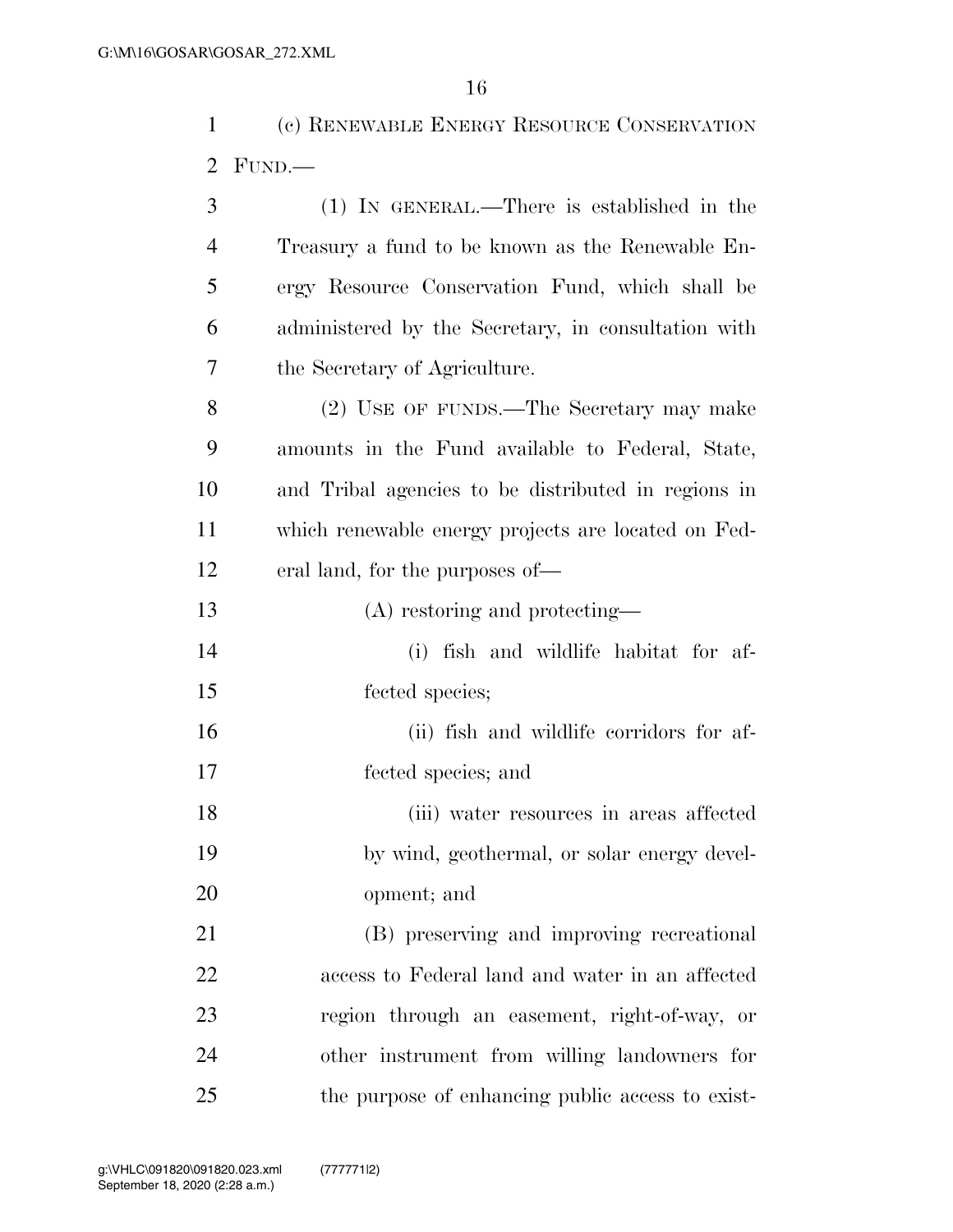| $\mathbf{1}$   | ing Federal land and water that is inaccessible          |
|----------------|----------------------------------------------------------|
| $\overline{2}$ | or restricted.                                           |
| 3              | <b>(3)</b><br>RESTRICTION ON USE OF FUNDS.-No            |
| $\overline{4}$ | funds made available under this subsection may be        |
| 5              | used for the purchase of real property unless in ful-    |
| 6              | fillment of paragraph $(2)(B)$ .                         |
| 7              | (4) PARTNERSHIPS.—The Secretary may enter                |
| 8              | into cooperative agreements with State and Tribal        |
| 9              | agencies, nonprofit organizations, and other appro-      |
| 10             | priate entities to carry out the activities described in |
| 11             | subparagraphs $(A)$ and $(B)$ of paragraph $(2)$ .       |
| 12             | $(5)$ INVESTMENT OF FUND.—                               |
| 13             | (A) IN GENERAL.—Any amounts deposited                    |
| 14             | in the Fund shall earn interest in an amount             |
| 15             | determined by the Secretary of the Treasury on           |
| 16             | the basis of the current average market yield on         |
| 17             | outstanding marketable obligations of the                |
| 18             | United States of comparable maturities.                  |
| 19             | (B) USE.—Any interest earned under sub-                  |
| 20             | $\alpha$ paragraph $(A)$ may be expended in accordance   |
| 21             | with this subsection.                                    |
| 22             | $(6)$ REPORT TO CONGRESS.—At the end of each             |
| 23             | fiscal year, the Secretary shall report to the Com-      |
| 24             | mittee on Natural Resources of the House of Rep-         |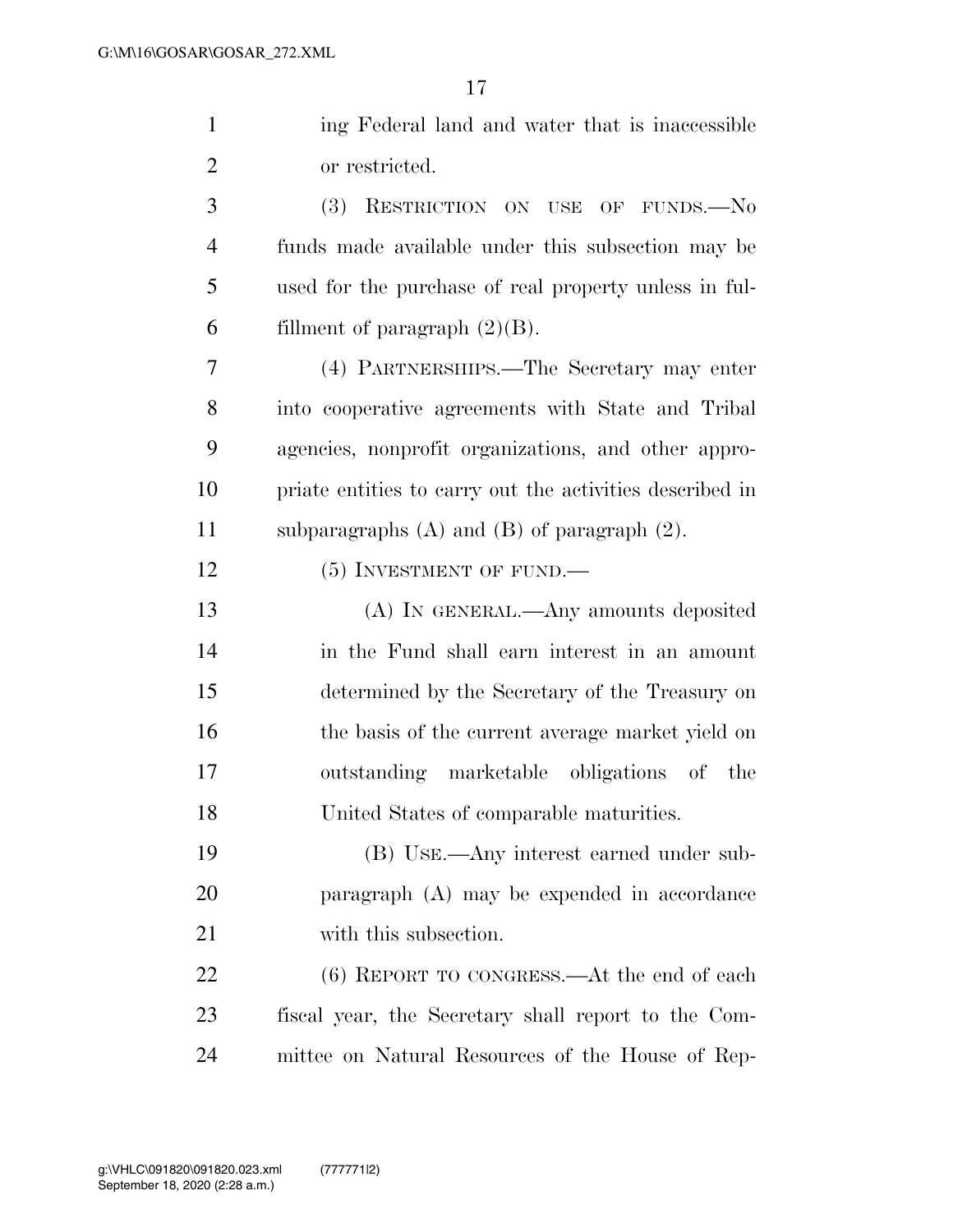| $\mathbf{1}$   | resentatives and the Committee on Energy and Nat-           |
|----------------|-------------------------------------------------------------|
| $\overline{2}$ | ural Resources of the Senate—                               |
| 3              | (A) the amount collected as described in                    |
| $\overline{4}$ | subsection (a), by source, during that fiscal               |
| 5              | year;                                                       |
| 6              | (B) the amount and purpose of payments                      |
| 7              | during that fiscal year to each Federal, State,             |
| 8              | and Tribal agency under paragraph (2); and                  |
| 9              | (C) the amount remaining in the Fund at                     |
| 10             | the end of the fiscal year.                                 |
| 11             | (7) INTENT OF CONGRESS.—It is the intent of                 |
| 12             | Congress that the revenues deposited and used in            |
| 13             | the Fund shall supplement (and not supplant) an-            |
| 14             | nual appropriations for activities described in sub-        |
| 15             | paragraphs $(A)$ and $(B)$ of paragraph $(2)$ .             |
| 16             | SEC. 9. PROMOTING AND ENHANCING DEVELOPMENT OF              |
| 17             | GEOTHERMAL ENERGY.                                          |
| 18             | (a) IN GENERAL.—Section $234(a)$ of the Energy Pol-         |
| 19             | icy Act of $2005$ (42 U.S.C. 15873(a)) is amended by strik- |
| 20             | ing "in the first 5 fiscal years beginning after the date   |
| 21             | of the enactment of this Act" and inserting "through fis-   |
| 22             | cal year $2022$ ".                                          |
| 23             | (b) $\text{AUTH}$ ORIZATION.—Section 234(b) of the Energy   |
| 24             | Policy Act of $2005$ (42 U.S.C. 15873(b)) is amended—       |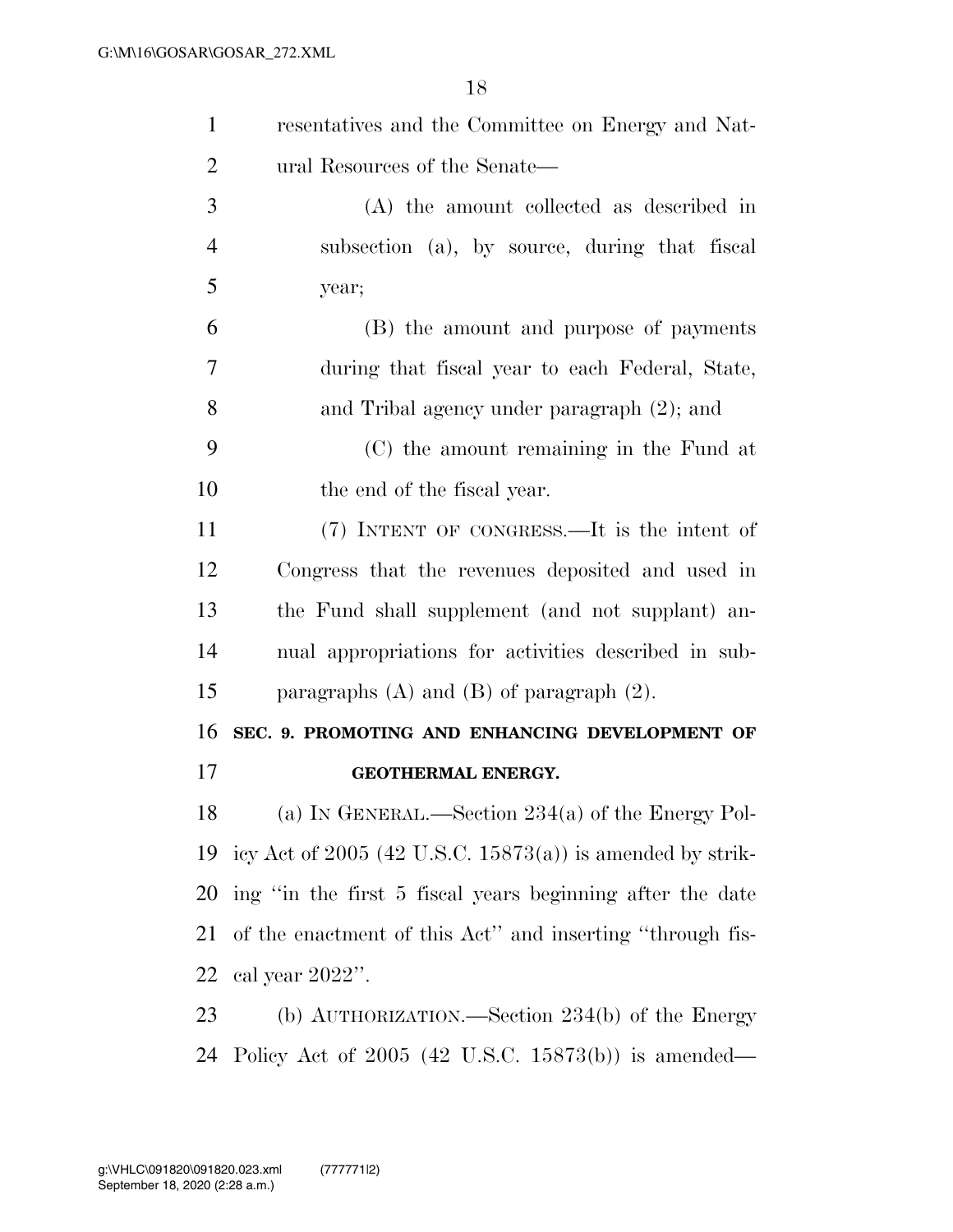(1) by striking ''Amounts'' and inserting the following:

- ''(1) In GENERAL.—Amounts''; and (2) by adding at the end the following: 5 "(2) AUTHORIZATION.—Effective for fiscal year 2019 and each fiscal year thereafter, amounts de- posited under subsection (a) shall be available to the Secretary of the Interior for expenditure, without further appropriation or fiscal year limitation, to im- plement the Geothermal Steam Act of 1970 (30 U.S.C. 1001 et seq.) and this Act.''. **SEC. 10. FACILITATION OF COPRODUCTION OF GEO- THERMAL ENERGY ON OIL AND GAS LEASES.**  Section 4(b) of the Geothermal Steam Act of 1970 (30 U.S.C. 1003(b)) is amended by adding at the end the following: 17 "(4) LAND SUBJECT TO OIL AND GAS LEASE.— Land under an oil and gas lease issued pursuant to the Mineral Leasing Act (30 U.S.C. 181 et seq.) or the Mineral Leasing Act for Acquired Lands (30 U.S.C. 351 et seq.) that is subject to an approved application for permit to drill and from which oil and gas production is occurring may be available for noncompetitive leasing under subsection (c) by the
- holder of the oil and gas lease—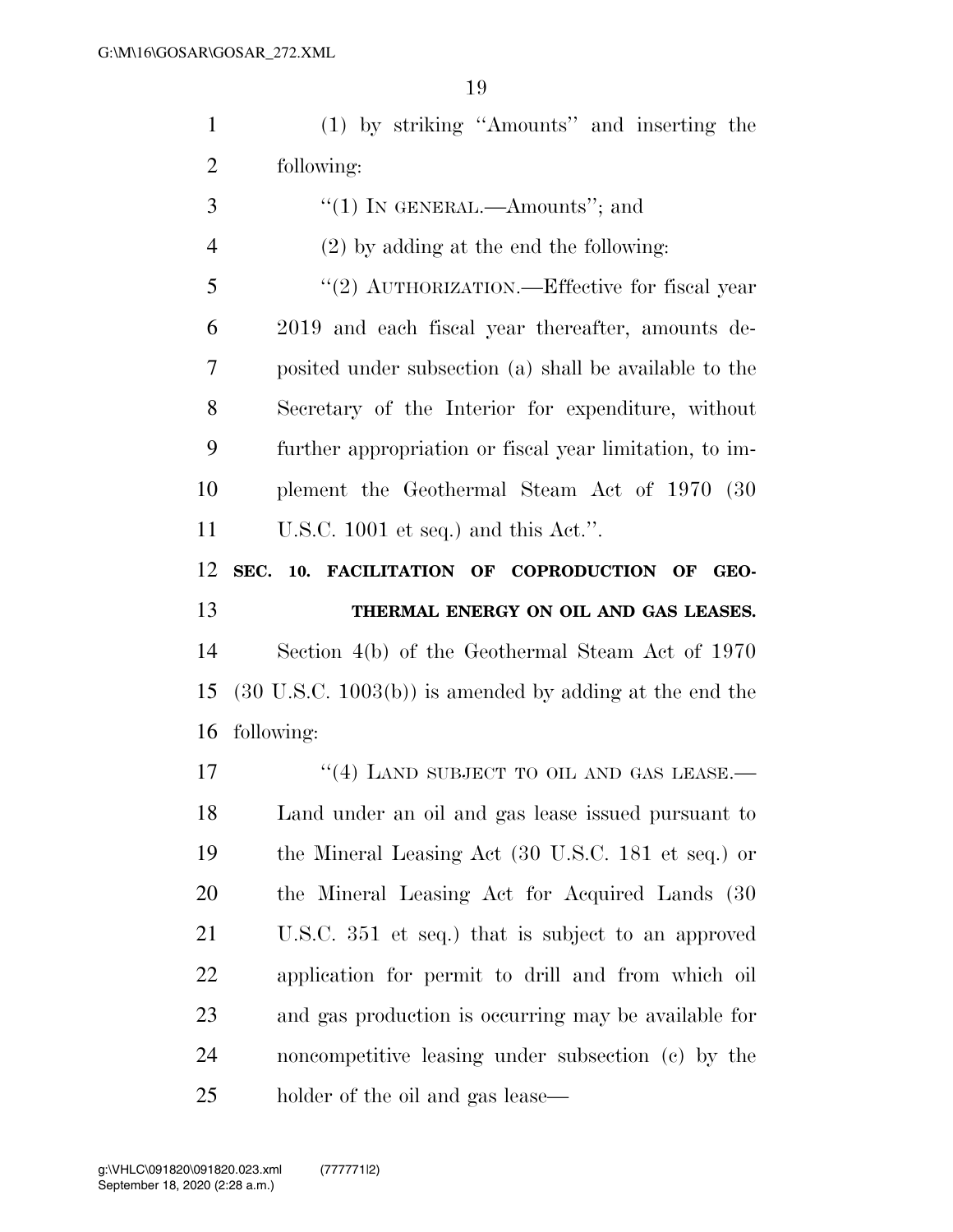| $\mathbf{1}$   | $\lq\lq$ on a determination that geothermal                        |
|----------------|--------------------------------------------------------------------|
| $\overline{2}$ | energy will be produced from a well producing                      |
| 3              | or capable of producing oil and gas; and                           |
| $\overline{4}$ | "(B) in order to provide for the coproduc-                         |
| 5              | tion of geothermal energy with oil and gas.".                      |
| 6              | SEC. 11. NONCOMPETITIVE LEASING OF ADJOINING AREAS                 |
| 7              | FOR DEVELOPMENT OF GEOTHERMAL RE-                                  |
| 8              | <b>SOURCES.</b>                                                    |
| 9              | Section 4(b) of the Geothermal Steam Act of 1970                   |
| 10             | $(30 \text{ U.S.C. } 1003(b))$ is further amended by adding at the |
| 11             | end the following:                                                 |
| 12             | $\lq(5)$ ADJOINING LAND.—                                          |
| 13             | "(A) DEFINITIONS.—In this paragraph:                               |
| 14             | ``(i)<br>FAIR MARKET VALUE<br>PER                                  |
| 15             | ACRE.—The term 'fair market value per                              |
| 16             | acre' means a dollar amount per acre                               |
| 17             | that—                                                              |
| 18             | $\lq(1)$ except as provided in this                                |
| 19             | clause, shall be equal to the market                               |
| 20             | value per acre (taking into account                                |
| 21             | the determination under subparagraph                               |
| 22             | $(B)(iii)$ regarding a valid discovery on                          |
| 23             | the adjoining land) as determined by                               |
| 24             | the Secretary under regulations issued                             |
| 25             | under this paragraph;                                              |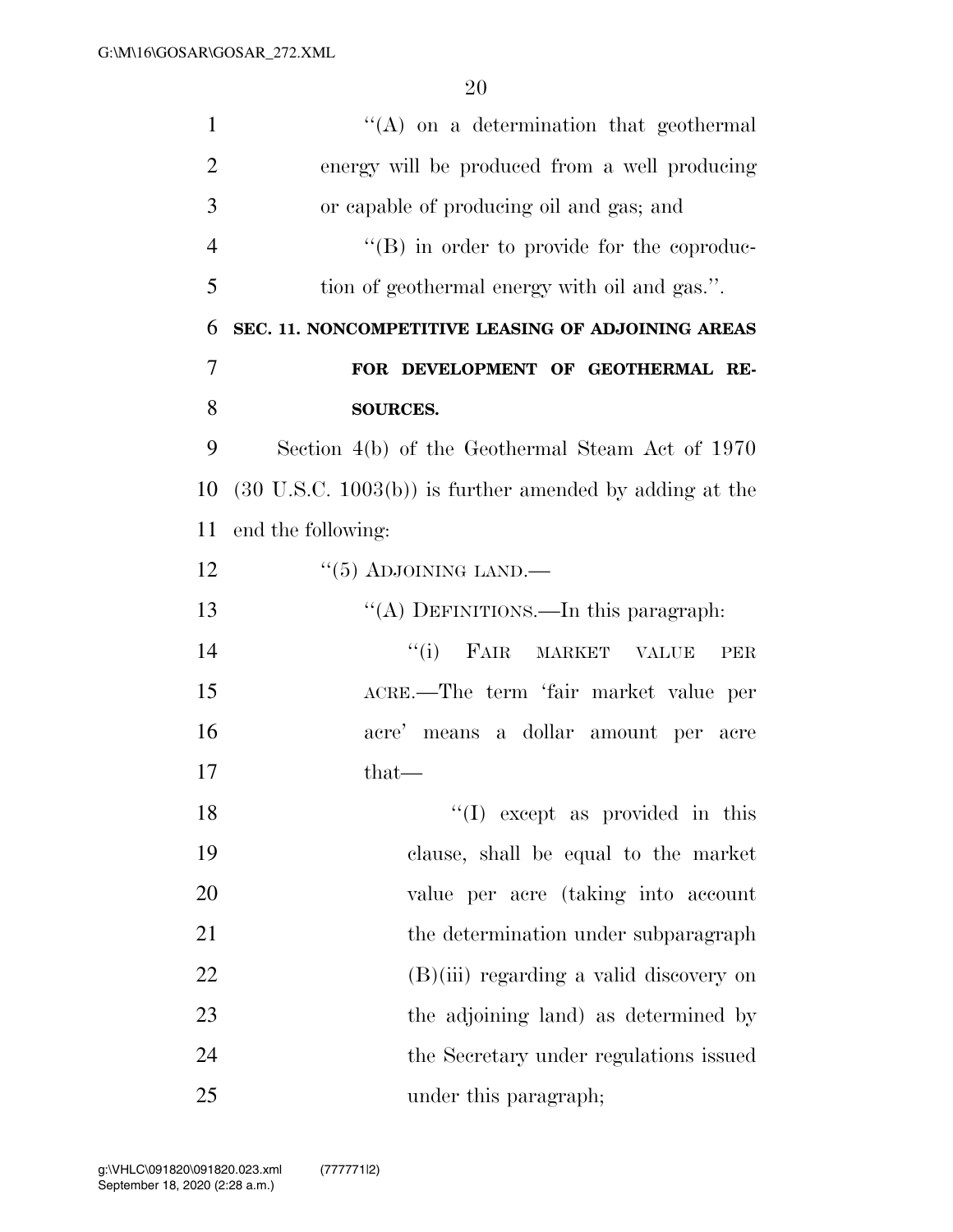| $\mathbf{1}$   | "(II) shall be determined by the              |
|----------------|-----------------------------------------------|
| $\overline{2}$ | Secretary with respect to a lease             |
| 3              | under this paragraph, by not later            |
| $\overline{4}$ | than the end of the 180-day period            |
| 5              | beginning on the date the Secretary           |
| 6              | receives an application for the lease;        |
| $\overline{7}$ | and                                           |
| 8              | "(III) shall be not less than the             |
| 9              | greater of-                                   |
| 10             | $\lq(aa)$ 4 times the median                  |
| 11             | amount paid per acre for all land             |
| 12             | leased under this Act during the              |
| 13             | preceding year; or                            |
| 14             | $\lq(bb)$ \$50.                               |
| 15             | INDUSTRY STANDARDS.—The<br>``(ii)             |
| 16             | term 'industry standards' means the stand-    |
| 17             | ards by which a qualified geothermal pro-     |
| 18             | fessional assesses whether downhole<br>or     |
| 19             | flowing temperature measurements with         |
| 20             | indications of permeability are sufficient to |
| 21             | produce energy from geothermal resources,     |
| 22             | as determined through flow or injection       |
| 23             | testing or measurement of lost circulation    |
| 24             | while drilling.                               |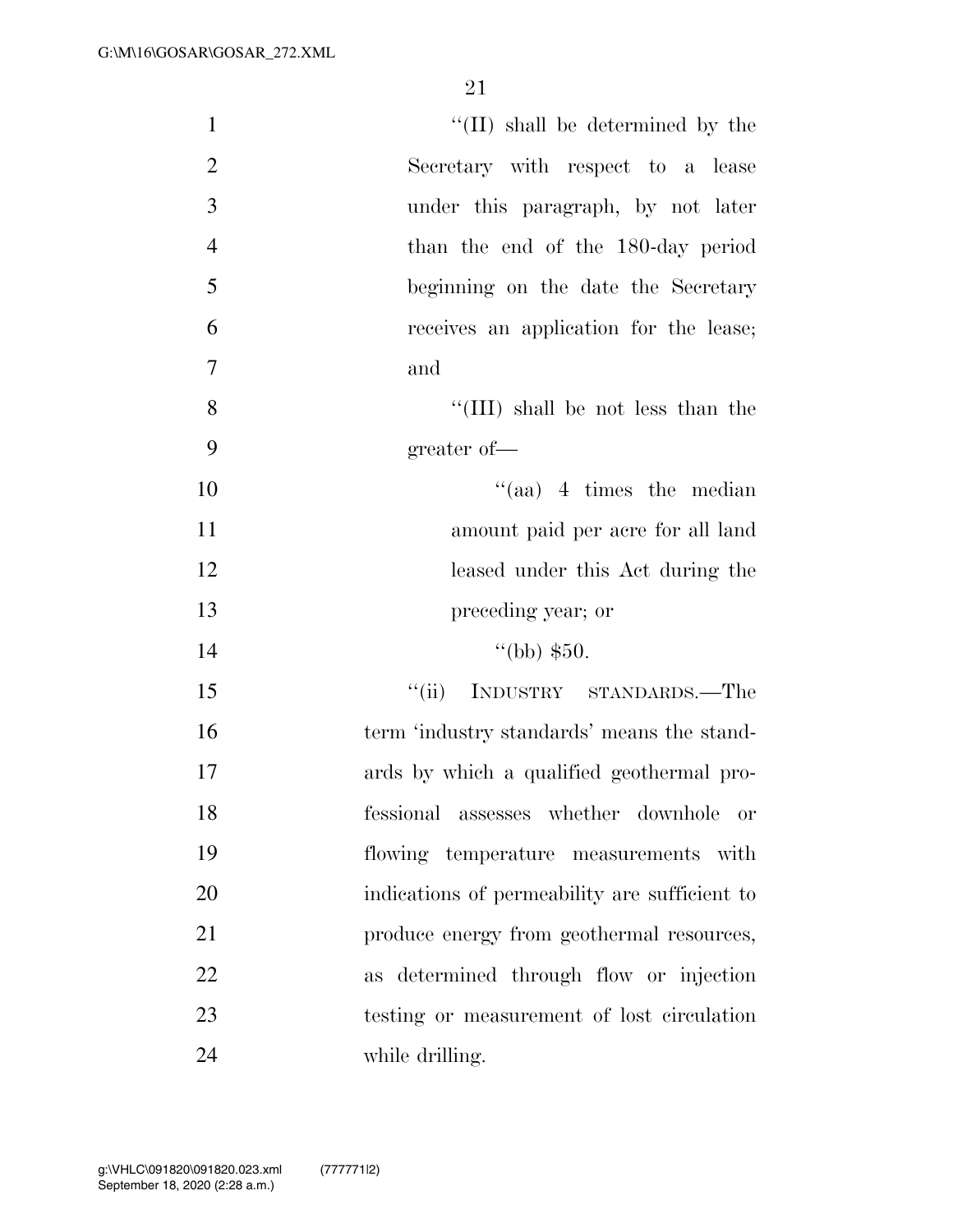| $\mathbf{1}$   | "(iii) QUALIFIED FEDERAL LAND.-                   |
|----------------|---------------------------------------------------|
| $\overline{2}$ | The term 'qualified Federal land' means           |
| 3              | land that is otherwise available for leasing      |
| $\overline{4}$ | under this Act.                                   |
| 5              | "(iv) QUALIFIED GEOTHERMAL PRO-                   |
| 6              | FESSIONAL.—The term 'qualified geo-               |
| 7              | thermal professional' means an individual         |
| 8              | who is an engineer or geoscientist in good        |
| 9              | professional standing with at least 5 years       |
| 10             | of experience in geothermal exploration,          |
| 11             | development, or project assessment.               |
| 12             | "(v) QUALIFIED LESSEE.—The term                   |
| 13             | 'qualified lessee' means a person who may         |
| 14             | hold a geothermal lease under this Act (in-       |
| 15             | eluding applicable regulations).                  |
| 16             | "(vi) VALID DISCOVERY.—The term                   |
| 17             | 'valid discovery' means a discovery of a          |
| 18             | geothermal resource by a new or existing          |
| 19             | slim hole or production well, that exhibits       |
| 20             | downhole or flowing temperature measure-          |
| 21             | ments with indications of permeability that       |
| 22             | are sufficient to meet industry standards.        |
| 23             | "(B) AUTHORITY.—An area of qualified              |
| 24             | Federal land that adjoins other land for which    |
| 25             | a qualified lessee holds a legal right to develop |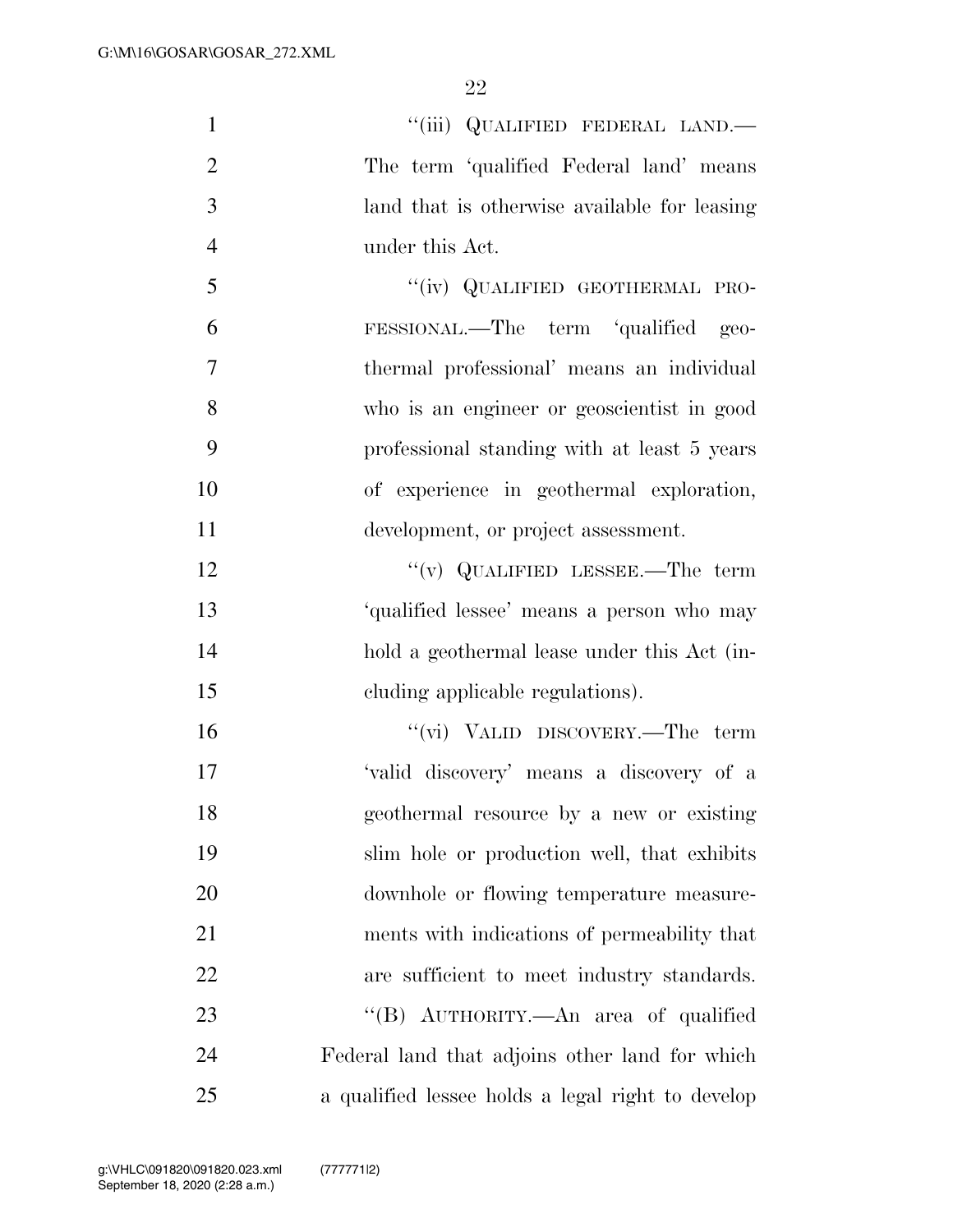| $\mathbf{1}$   | geothermal resources may be available for a    |
|----------------|------------------------------------------------|
| $\overline{2}$ | noncompetitive lease under this section to the |
| 3              | qualified lessee at the fair market value per  |
| $\overline{4}$ | acre, if—                                      |
| 5              | "(i) the area of qualified Federal             |
| 6              | $land-$                                        |
| $\overline{7}$ | $\lq\lq$ consists of not less than 1           |
| 8              | acre and not more than 640 acres;              |
| 9              | and                                            |
| 10             | $\lq\lq$ (II) is not already leased under      |
| 11             | this Act or nominated to be leased             |
| 12             | under subsection $(a)$ ;                       |
| 13             | "(ii) the qualified lessee has not pre-        |
| 14             | viously received a noncompetitive lease        |
| 15             | under this paragraph in connection with        |
| 16             | the valid discovery for which data has been    |
| 17             | submitted under clause $(iii)(I)$ ; and        |
| 18             | "(iii) sufficient geological and other         |
| 19             | technical data prepared by a qualified geo-    |
| 20             | thermal professional has been submitted by     |
| 21             | the qualified lessee to the applicable Fed-    |
| 22             | eral land management agency that would         |
| 23             | lead individuals who are experienced in the    |
| 24             | subject matter to believe that—                |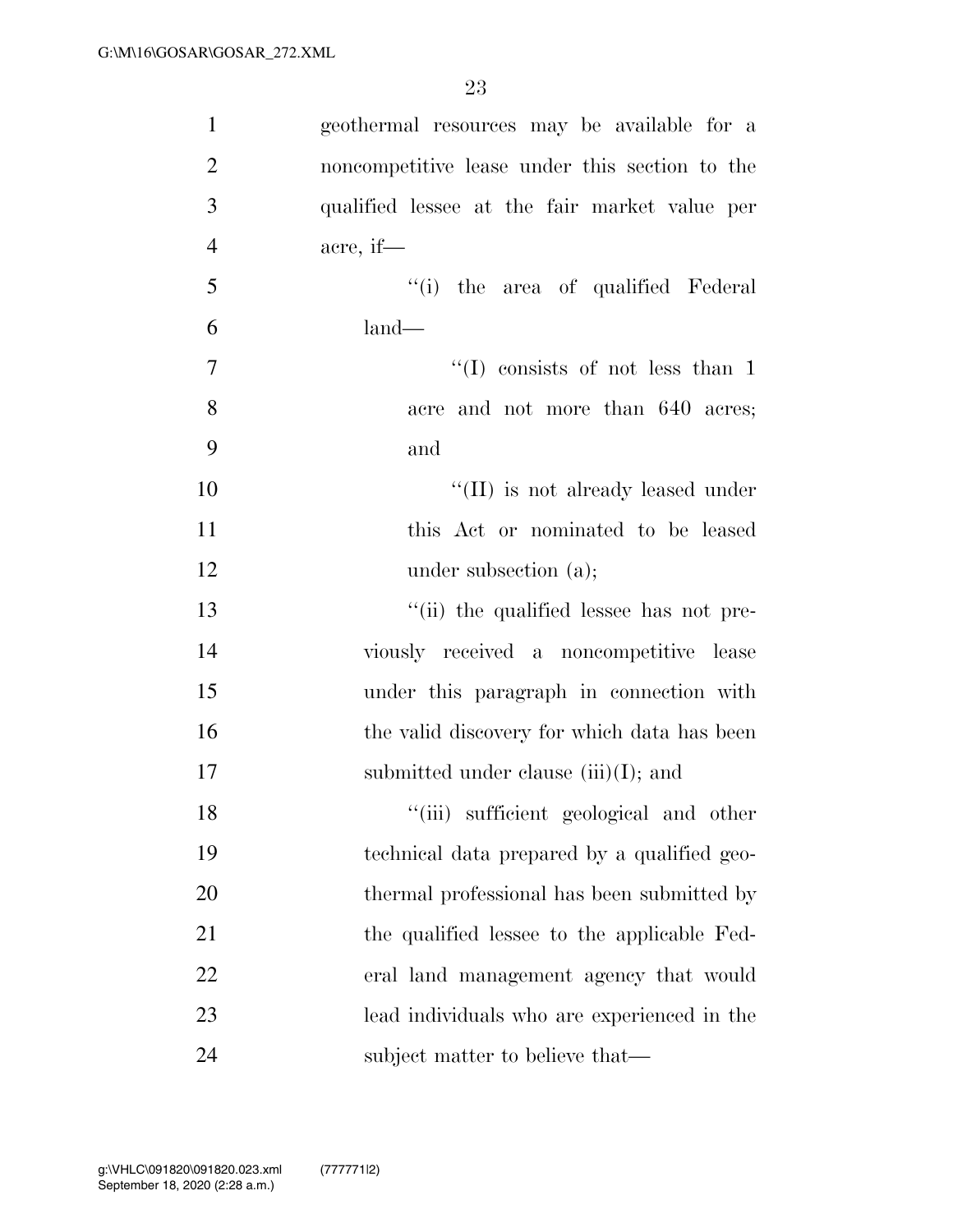| $\mathbf{1}$   | $\lq\lq$ (I) there is a valid discovery of |
|----------------|--------------------------------------------|
| $\overline{2}$ | geothermal resources on the land for       |
| 3              | which the qualified lessee holds the       |
| $\overline{4}$ | legal right to develop geothermal re-      |
| 5              | sources; and                               |
| 6              | $\lq\lq$ (II) that geothermal feature ex-  |
| 7              | tends into the adjoining areas.            |
| 8              | "(C) DETERMINATION OF FAIR MARKET          |
| 9              | VALUE.                                     |
| 10             | "(i) IN GENERAL.—The Secretary             |
| 11             | shall—                                     |
| 12             | $\lq\lq$ (I) publish a notice of any re-   |
| 13             | quest to lease land under this para-       |
| 14             | graph;                                     |
| 15             | "(II) determine fair market value          |
| 16             | for purposes of this paragraph in ac-      |
| 17             | cordance with procedures for making        |
| 18             | those determinations that are estab-       |
| 19             | lished by regulations issued by the        |
| 20             | Secretary;                                 |
| 21             | "(III) provide to a qualified les-         |
| 22             | see and publish, with an opportunity       |
| 23             | for public comment for a period of 30      |
| 24             | days, any proposed determination           |
| 25             | under this subparagraph of the fair        |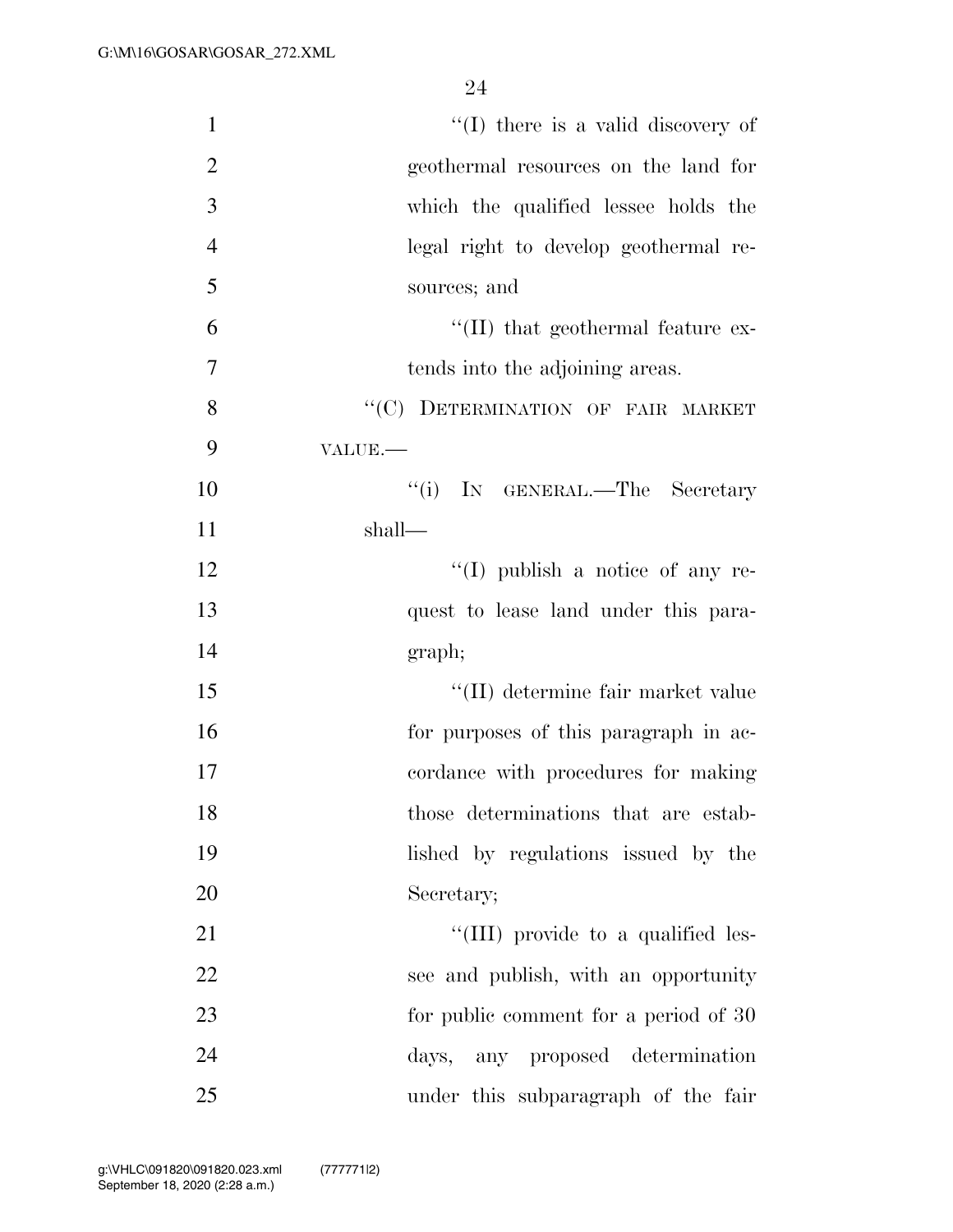|                | market value of an area that the        |
|----------------|-----------------------------------------|
|                |                                         |
| 2              | qualified lessee seeks to lease under   |
| 3              | this paragraph; and                     |
| $\overline{4}$ | "(IV) provide to the qualified les-     |
| 5              | see and any adversely affected party    |
| 6              | the opportunity to appeal the final de- |
| 7              | termination of fair market value in an  |
| 8              | administrative proceeding before the    |
| 9              | applicable Federal land management      |
| 10             | agency, in accordance with applicable   |

11 law (including regulations). 12 "(ii) LIMITATION ON NOMINATION.— After publication of a notice of request to lease land under this paragraph, the Sec- retary may not accept under subsection (a) any nomination of the land for leasing un- less the request has been denied or with-drawn.

| 19        | "(iii) ANNUAL RENTAL.—For pur-               |
|-----------|----------------------------------------------|
| <b>20</b> | poses of section $5(a)(3)$ , a lease awarded |
| 21        | under this paragraph shall be considered a   |
| 22        | lease awarded in a competitive lease sale.   |
| 23        | "(D) REGULATIONS.—Not later than $270$       |
| 24        | days after the date of the enactment of this |